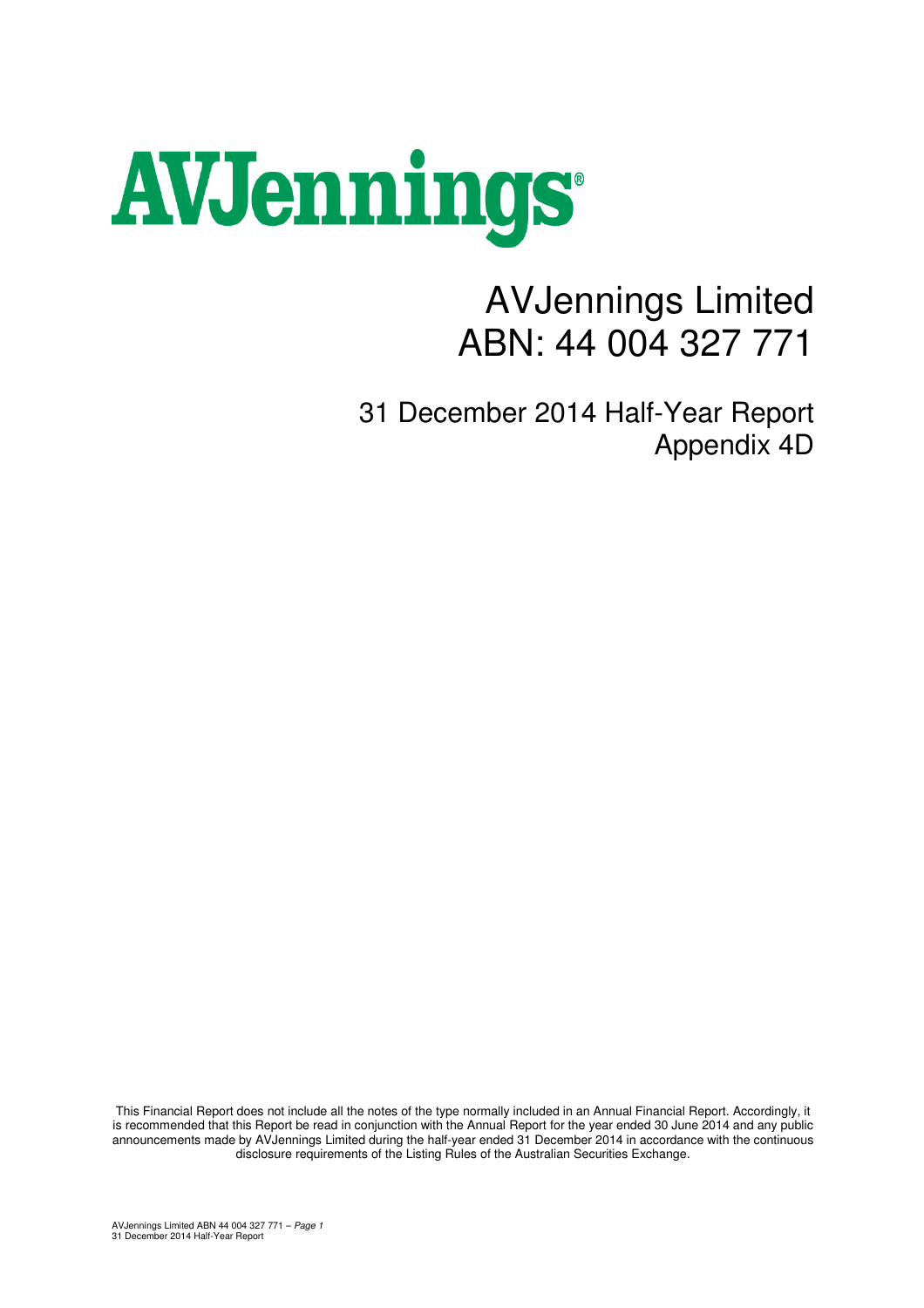# AVJennings

## Contents

|    |                    | Page                  |
|----|--------------------|-----------------------|
|    |                    | 3                     |
|    | Directors' Report. | $\boldsymbol{\Delta}$ |
|    |                    | 9                     |
|    |                    | 10                    |
|    |                    | 11                    |
|    |                    | 12                    |
|    |                    |                       |
|    |                    | 13                    |
| 2  |                    |                       |
| 3  |                    |                       |
| 4  |                    | 15                    |
| 5  |                    | 16                    |
| 6  |                    | 16                    |
| 7  |                    |                       |
| 8  |                    | 17                    |
| 9  |                    | -20                   |
| 10 |                    |                       |
| 11 |                    |                       |
| 12 |                    |                       |
| 13 |                    |                       |
| 14 |                    |                       |
|    |                    |                       |
|    |                    |                       |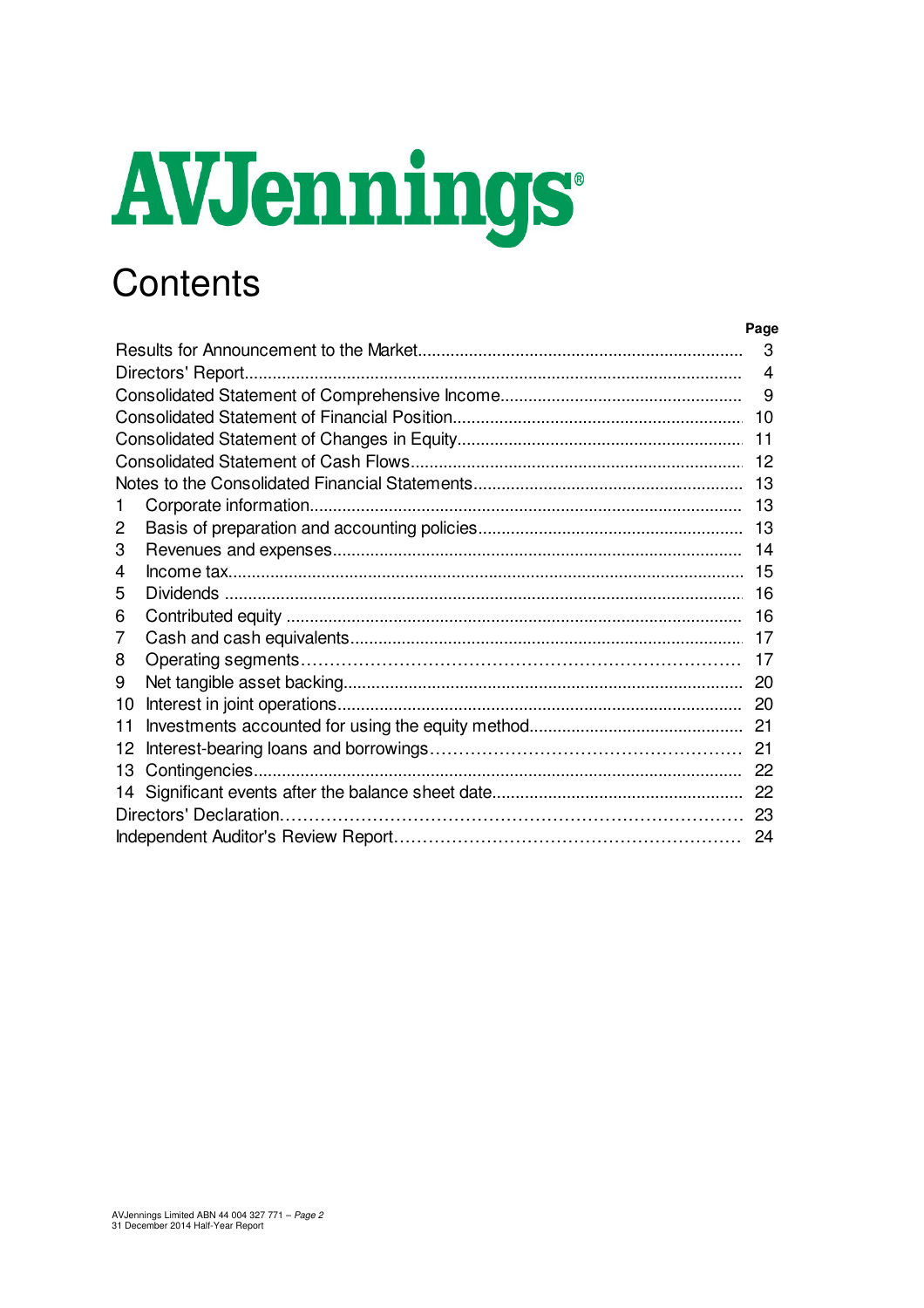

#### **Results for Announcement to the Market**

**Appendix 4D for the half-year ended 31 December 2014**

|                                                                                                    | 6 months<br>2014 | 6 months<br>31 December 31 December<br>2013 | Increase                                  |       |  |
|----------------------------------------------------------------------------------------------------|------------------|---------------------------------------------|-------------------------------------------|-------|--|
|                                                                                                    | \$'000           | \$'000                                      | \$'000                                    | $\%$  |  |
| Revenues                                                                                           | 118,521          | 104,271                                     | 14,250                                    | 13.7% |  |
| Profit after tax                                                                                   | 11,869           | 8,353                                       | 3,516                                     | 42.1% |  |
| Net profit attributable<br>to members                                                              | 11,869           | 8,353                                       | 3,516                                     | 42.1% |  |
| <b>Dividends</b>                                                                                   |                  | Cents per<br>security                       | Franked amount per<br>security at 30% tax |       |  |
| Current period<br>Interim dividend<br><b>Total dividend</b>                                        |                  | 1.0<br>1.0                                  | 1.0<br>1.0                                |       |  |
| Previous period<br>Interim dividend<br><b>Total dividend</b>                                       |                  | <b>NIL</b><br><b>NIL</b>                    | <b>NIL</b><br>NIL                         |       |  |
| Record date for determining entitlements to dividend:                                              |                  |                                             | 25 March 2015                             |       |  |
| Payment date:                                                                                      |                  |                                             | 8 April 2015                              |       |  |
| The Company's Dividend Re-Investment Plan remains suspended.                                       |                  |                                             |                                           |       |  |
| <b>Explanation of results</b>                                                                      |                  |                                             |                                           |       |  |
| The Review of Operations in the attached Directors' Report provides an explanation of the results. |                  |                                             |                                           |       |  |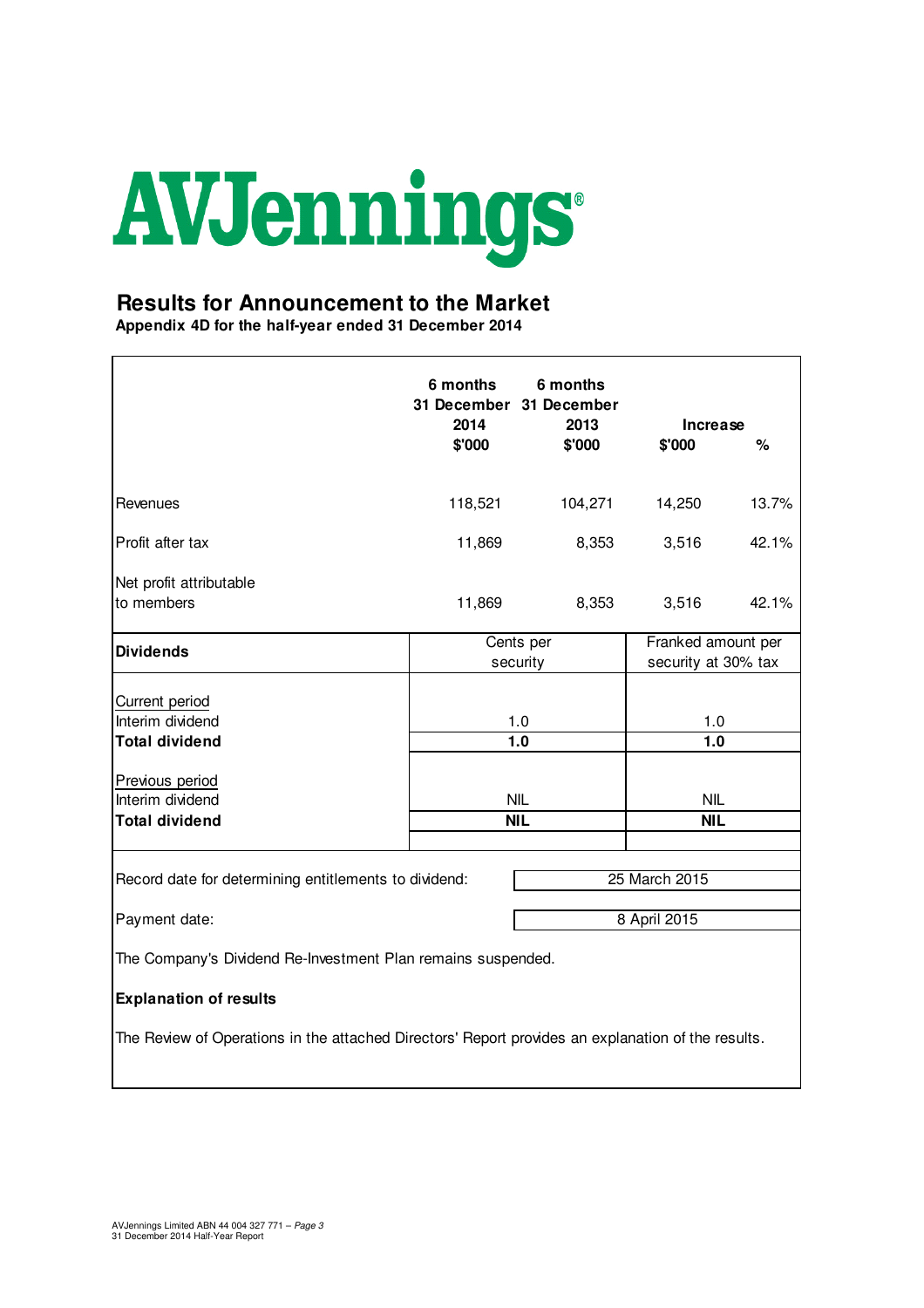For the half-year ended 31 December 2014

Your Directors present their Report on the Company and its controlled entities for the half-year ended 31 December 2014.

#### **DIRECTORS**

The names of the Company's Directors in office during the half-year and until the date of this Report are as below. Directors were in office for the entire period unless otherwise stated.

S Cheong (Chairman) RJ Rowley (Deputy Chairman) PK Summers E Sam B Chin BG Hayman TP Lai D Tsang

#### **PRINCIPAL ACTIVITY**

The principal activity of the Consolidated Entity during the period was Residential Development.

#### **REVIEW OF OPERATIONS**

The Company's profit before tax was \$16.8 million (after tax \$11.9m) for the half year ended 31 December 2014, an increase on the same period last year of 34.9% (after tax 42.1%). This strong result was achieved on increased revenue of \$118.5 million, up 13.7% on the corresponding period.

Increased production levels in previous periods, based on improving market conditions, were the catalyst for the strong first half results. This trend has continued in the six months to 31 December 2014, with work in progress levels up a further 21.8% from 30 June 2014. This is the 5th consecutive half year of growth in production levels and reflects the Company's confidence in market conditions.

The level of contracts signed in the first half will underpin settlements in the second noting that, as in prior periods, the Company's results are biased towards the second half due to production staging and seasonality. The Directors believe that it is appropriate to provide guidance of contract signings for the year ending 30 June 2015 in the range of 1,700 to 1,900 lots; previously 1,500 to 1,700 lots.

Good cash generation in the first half and significant confidence in the outlook for the second half has enabled the Directors to declare that a fully franked interim dividend of 1 cent per share be paid in April 2015.

Consumer confidence is high in New South Wales; Sydney remains the strongest market in the country. Production is now well underway on the significant 'Arcadian Hills', Cobbitty project and on the Company's newest joint venture estate 'Argyle at Elderslie' that is being undertaken with Investa. Physical works and sales have commenced at Hamlyn Terrace on the Central Coast. All of these projects are expected to be important contributors to profit in fiscal 2015.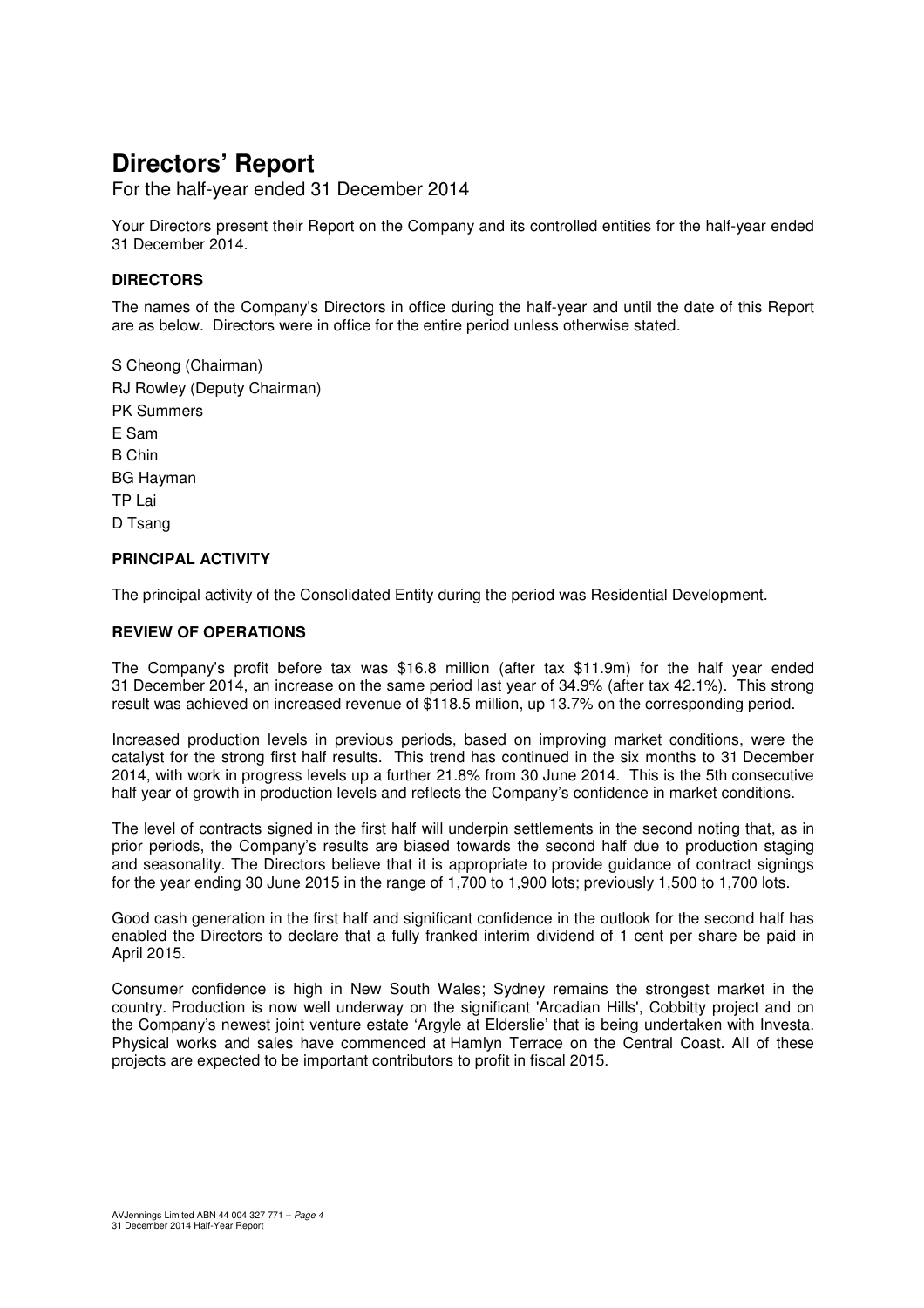For the half-year ended 31 December 2014

#### **REVIEW OF OPERATIONS (continued)**

Demand in Brisbane continues to rise with positive knock-on to the Noosa, Caloundra and Coomera markets, which are now also firmly in recovery. Sales and margins have lifted considerably at the 'Elysium', Noosa project over the past year and management expects the Company will sell the last lots and complete the project altogether in the coming months. 'Creekwood', Caloundra continues to perform strongly, with demand buoyed by new infrastructure investment (including a major new general hospital) in the Sunshine Coast catchment, and new stages will be released during the second half. Sales activity at 'Big Sky', Coomera continues to lift and this estate will be the site of a major brand development initiative with the construction of a new Steve Waugh Foundation home commencing before June 2015.

The Melbourne residential land market remains stable, with the Company generally experiencing good demand on its projects in the east and north-east of the city. 'Arena' at Officer is expected to be largely sold out by mid-year, while the new 'Hazelcroft' estate in Doreen will also host the development of a Steve Waugh Foundation home. The Company's project in Lyndarum is experiencing strong sales and more land will be released there in the second half.

The South Australian residential market remains stable but subdued overall, with the now wholly owned 'St Clair' project contributing improved earnings during the half.

Auckland is a strong market and the Company's high quality, master-planned Hobsonville Point joint venture project is experiencing significant demand, with 193 builder sales to be revenue-recognised during the second half, 130 of which are from the recently acquired 'Catalina Precinct'.

The Company expanded its involvement in Perth, Western Australia during the half, committing additional equity to take a 33% stake in three new projects yielding 196 lots. All are located within the urban ring of the city. The Company's investment in Perth is significant enough to renew the presence of the brand in the public consciousness whilst being a small component of the Company's total net funds employed.

Lots under development continued to grow reaching 1,539 (1,264 lots as at 30 June 2014 and 974 lots as at 31 December 2013) and this is a key indicator of future positive performance. The level of completed unsold stock remains stable and low.

The Company controlled 9,418 lots at balance date. Strong cash generation from a combination of rising production, sales and settlements from a portfolio of relatively mature projects coupled with the realisation of new funding initiatives will facilitate prudent stock replenishment. In addition to the new investment in Perth, the Company successfully acquired the remaining 50% of the St Clair, South Australia joint venture and contracted to purchase two new land parcels at Cobbitty, New South Wales comprising approximately 227 lots.

Market fundamentals remain positive, with strong consumer confidence to transact in housing bolstered by low interest rates and inflation, underlying housing shortages in some markets (especially Sydney and Auckland), strong population growth and a stable domestic macroeconomic outlook over 2015-2016.

The Company is delivering on its commitment to diversify and expand its sources of debt capital. It has recently concluded the renegotiation of its Club banking facility. The facility extends the amount of funding available to the Company to \$175 million as well as the term of the facility to 30 September 2017. The facility is evergreen in nature and, subject to approval, is extendable for 12 months at each annual review. The new facility provides an excellent platform to support the Company's expansion strategy.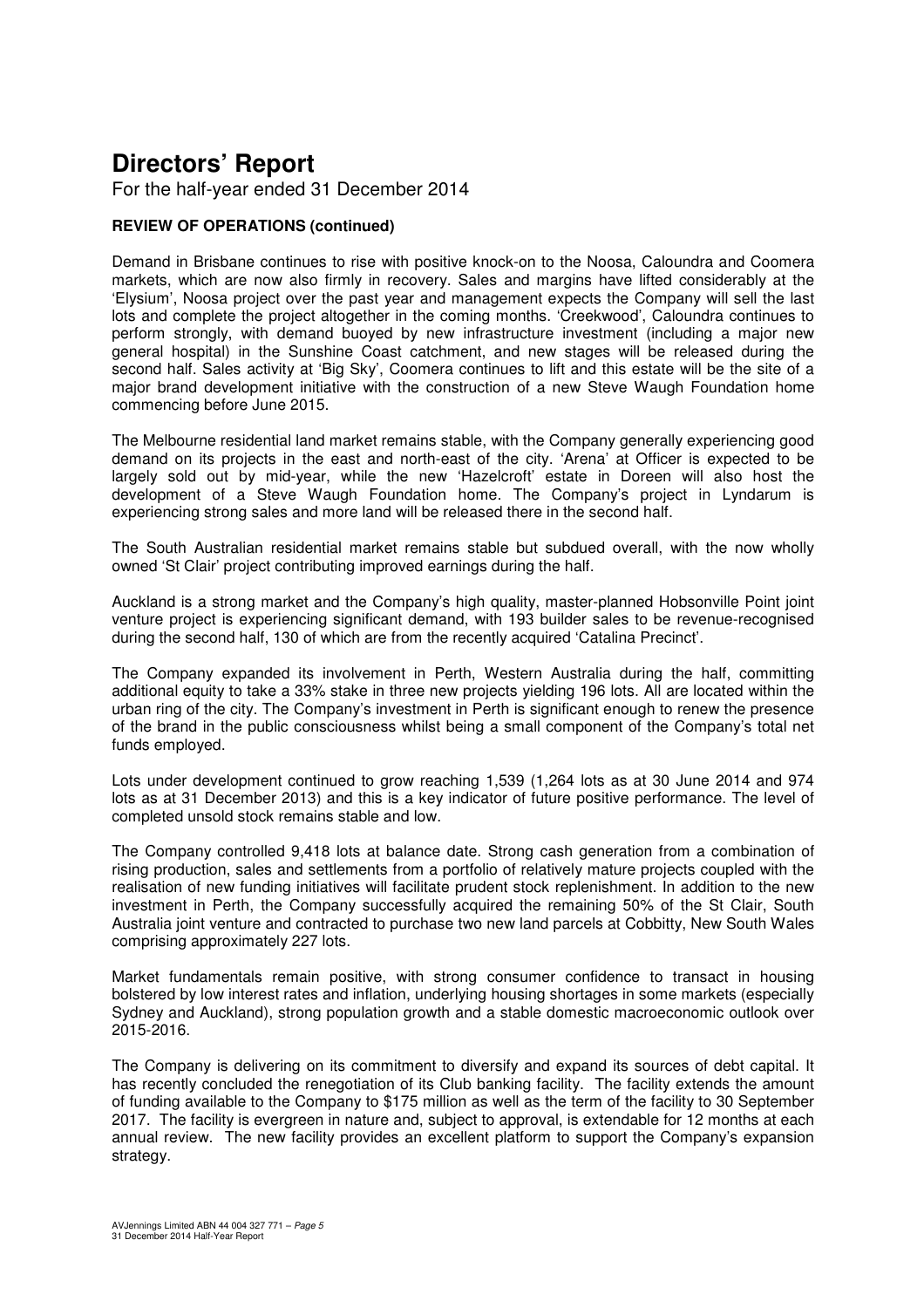For the half-year ended 31 December 2014

#### **REVIEW OF OPERATIONS (continued)**

The Company remains confident that market fundamentals support a continuation of its growth strategy, both in terms of continued increased production levels from existing projects as well as through new acquisitions.

#### **DIVIDENDS**

A final dividend of 2.0 cents per share was paid on 18 September 2014 (31 December 2013: nil). Subsequent to the end of the half year, the Directors have recommended a fully franked interim dividend of 1.0 cent per share to be paid on 8 April 2015. The Dividend Reinvestment Plan remains suspended.

#### **COMPARATIVE FIGURES**

To enable meaningful comparison, some comparatives have been reclassified to conform with the current presentation.

#### **SIGNIFICANT CHANGES IN THE STATE OF AFFAIRS**

The Consolidated Entity has concluded the renegotiation of its Club banking facility. The facility extends the amount of funding available to \$175 million as well as the term of the facility to 30 September 2017. The facility is evergreen and, subject to approval, is extendable for 12 months at each annual review. The fact that the facility was not formally extended on or before the balance date requires that drawings under it be treated as a current liability in the financial statements.

#### **SIGNIFICANT EVENTS AFTER THE BALANCE SHEET DATE**

No matter or circumstance has arisen since 31 December 2014 that has significantly affected, or may significantly affect:

- a) the Consolidated Entity's operations in future financial years; or
- b) the results of those operations in future financial years; or
- c) the Consolidated Entity's state of affairs in future financial years.

#### **ROUNDING OF AMOUNTS**

The amounts contained in this Report and in the Financial Statements have been rounded to the nearest \$1,000 (where rounding is permitted) under the option available to the Company under the Australian Securities and Investments Commission (ASIC) Class Order 98/100.The Company is an entity to which the Class Order applies.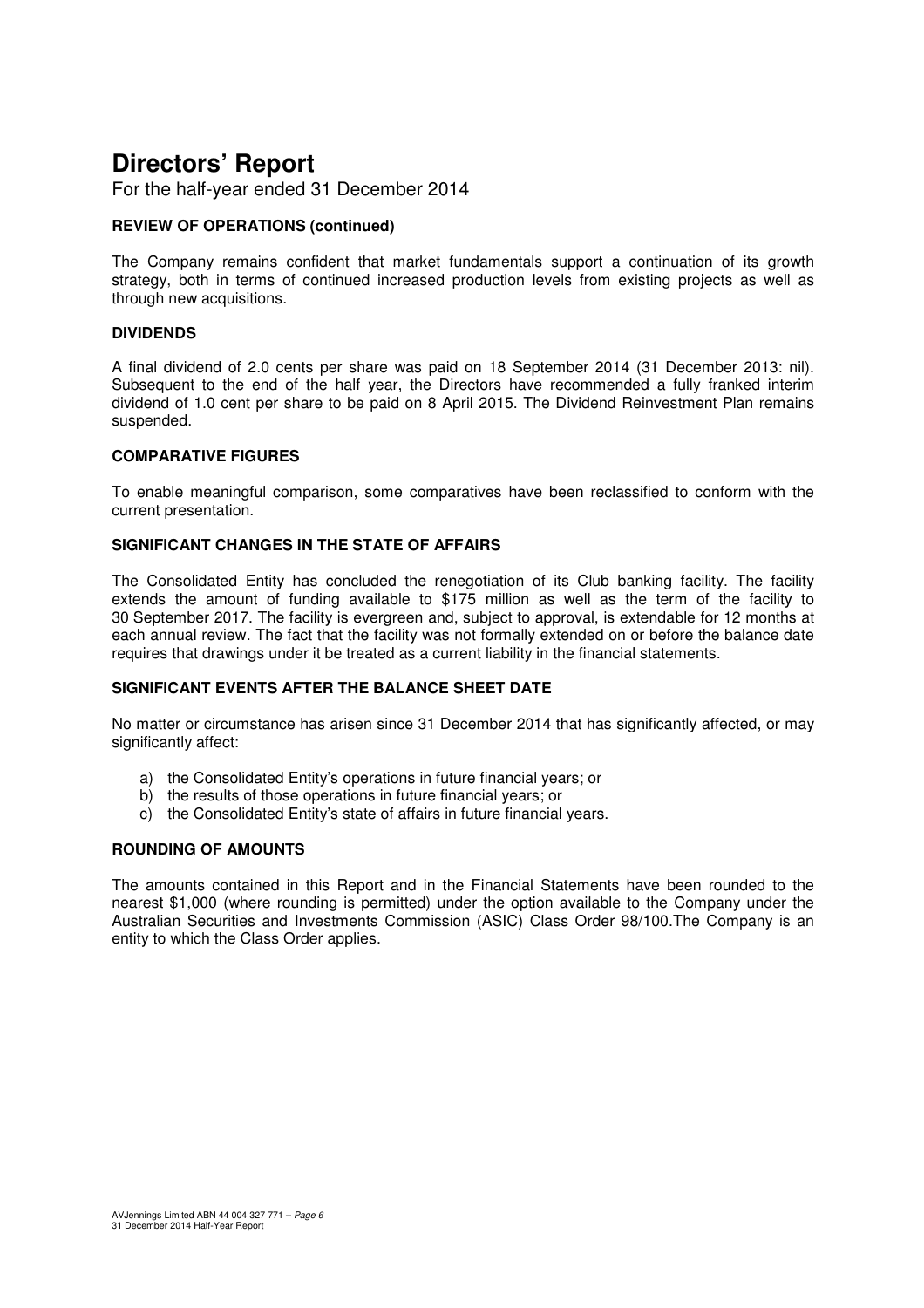For the half-year ended 31 December 2014

#### **AUDITORS INDEPENDENCE DECLARATION**

We have obtained the following independence declaration from our auditors, Ernst & Young. It is set out on page 8.

The Report is made in accordance with a resolution of the Directors.

Peter Summers **Director** 9 February 2015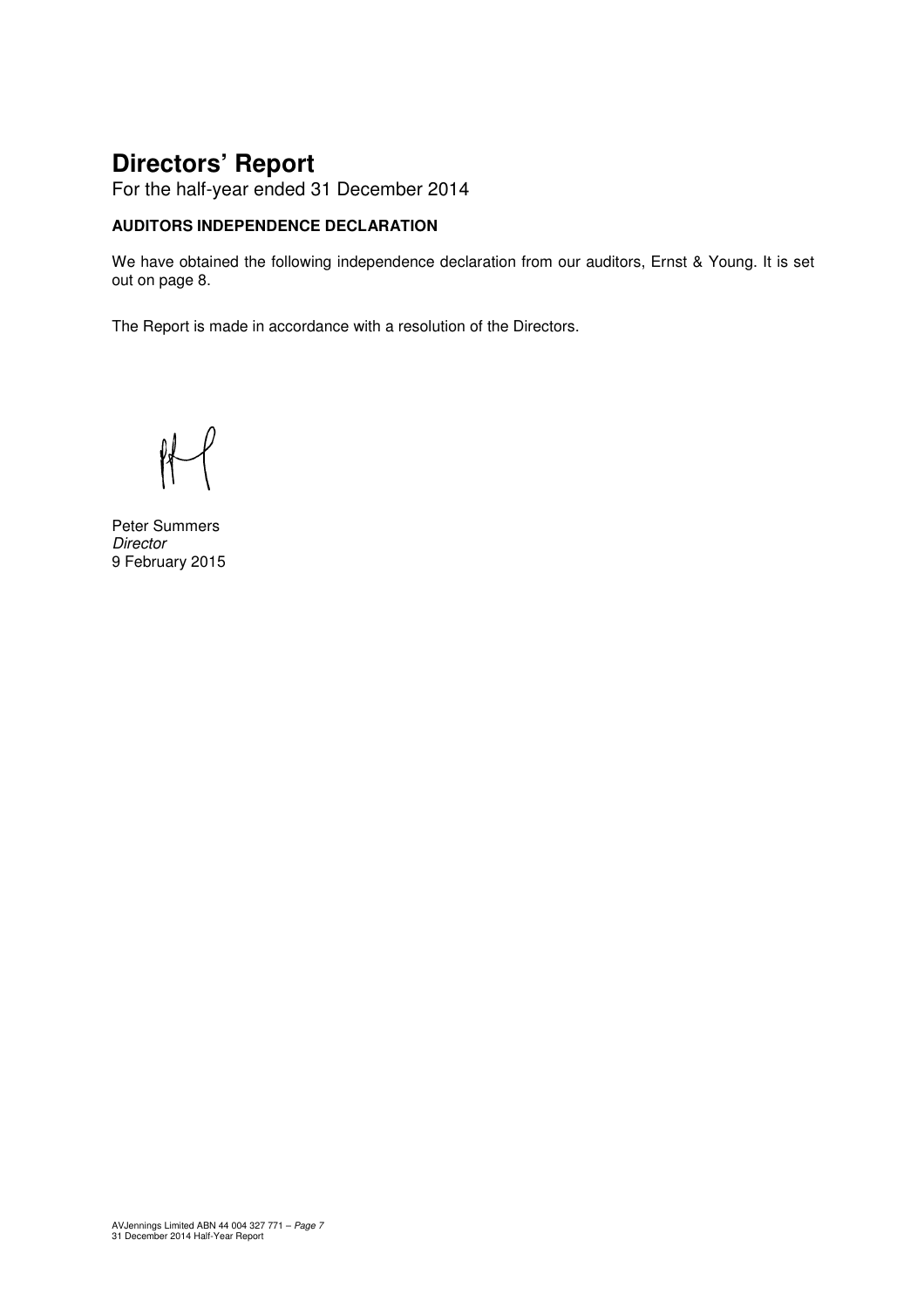

Ernst & Young 680 George Street Sydney NSW 2000 Australia GPO Box 2646 Sydney NSW 2001

Tel: +61 2 9248 5555 Fax: +61 2 9248 5959 ey.com/au

### **Auditor's Independence Declaration to the Directors of AVJennings Limited**

In relation to our review of the financial report of AVJennings Limited for the half-year ended 31 December 2014, to the best of my knowledge and belief, there have been no contraventions of the auditor independence requirements of the *Corporations Act 2001* or any applicable code of professional conduct.

Einst & Tang

Ernst & Young

Mak Conon

Mark Conroy Partner 9 February 2015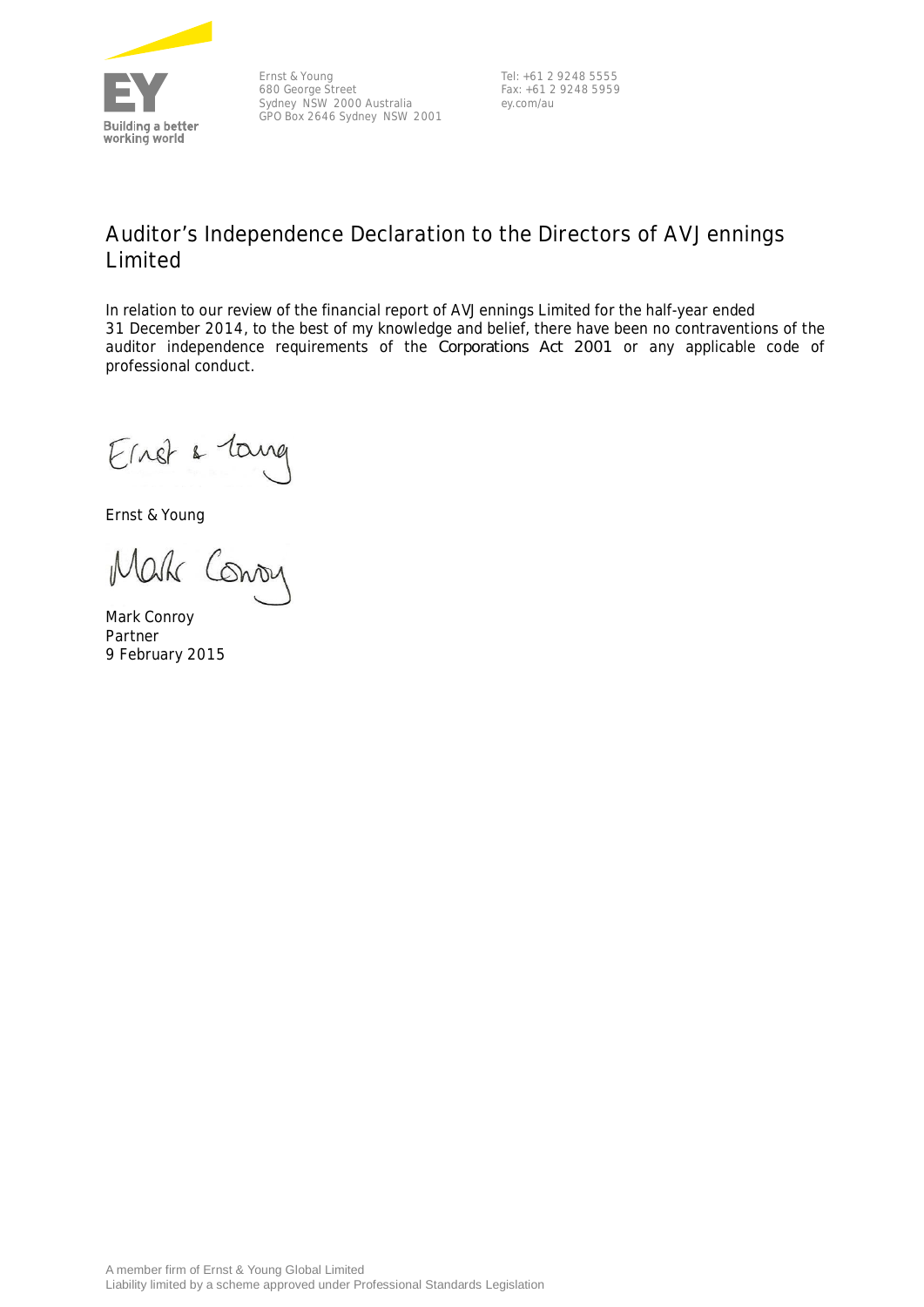## **Consolidated Statement of Comprehensive Income**

For the half-year ended 31 December 2014

|                                                                                         |             | 31 December 31 December<br>2014 | 2013         |
|-----------------------------------------------------------------------------------------|-------------|---------------------------------|--------------|
|                                                                                         | <b>Note</b> | \$'000                          | \$'000       |
| Revenues                                                                                | 3           | 118,521                         | 104,271      |
| Share of profits of associates and joint ventures                                       |             |                                 |              |
| accounted for using the equity method                                                   | 11          | 1,501                           | 1,161        |
| Cost of property developments sold                                                      | 3           | (86, 691)                       | (80, 810)    |
| Decrease in provision for loss on inventories                                           | 3           | 3,720                           | 5,154        |
| Other operational expenses                                                              |             | (2,464)                         | (2,287)      |
| Selling and marketing expenses                                                          |             | (3, 491)                        | (3, 135)     |
| Employee expenses                                                                       |             | (9,279)                         | (8, 153)     |
| Depreciation and amortisation expense                                                   |             | (149)                           | (176)        |
| Finance costs                                                                           | 3           | (217)                           | (296)        |
| Management and administration expenses                                                  |             | (4,646)                         | (3,271)      |
| Profit before income tax                                                                |             | 16,805                          | 12,458       |
| Income tax                                                                              | 4           | (4,936)                         | (4, 105)     |
| Profit after income tax                                                                 |             | 11,869                          | 8,353        |
| Net profit for the period                                                               |             | 11,869                          | 8,353        |
|                                                                                         |             |                                 |              |
| Other comprehensive income                                                              |             |                                 |              |
| Foreign currency translation                                                            |             | 374                             | 1,778        |
| Other comprehensive income for the period                                               |             | 374                             | 1,778        |
| Total comprehensive income for the period                                               |             | 12,243                          | 10,131       |
|                                                                                         |             |                                 |              |
| Earnings per share for profit attributable to ordinary equity holders<br>of the parent: |             | <b>Cents</b>                    | <b>Cents</b> |
| Basic earnings per share                                                                |             | 3.12                            | 2.20         |
| Diluted earnings per share                                                              |             | 3.12                            | 2.20         |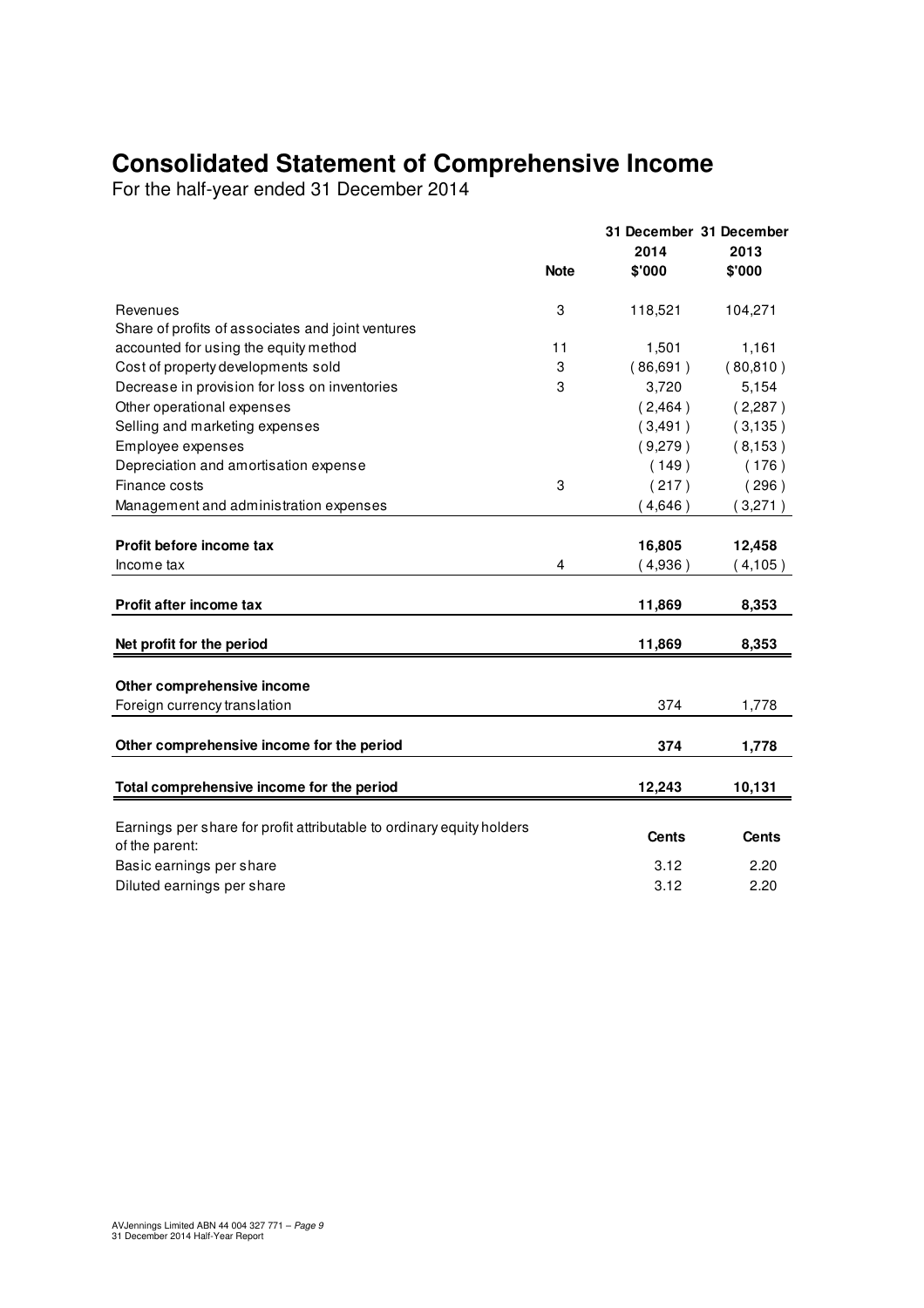## **Consolidated Statement of Financial Position**

As at 31 December 2014

|                                                   |                | 31 December    | 30 June        |
|---------------------------------------------------|----------------|----------------|----------------|
|                                                   | Note           | 2014<br>\$'000 | 2014<br>\$'000 |
|                                                   |                |                |                |
| <b>CURRENT ASSETS</b>                             |                |                |                |
| Cash and cash equivalents                         | $\overline{7}$ | 21,580         | 4,796          |
| Trade and other receivables                       |                | 38,118         | 44,557         |
| Inventories                                       |                | 188,883        | 168,019        |
| Other current assets                              |                | 1,473          | 1,387          |
| <b>Total current assets</b>                       |                | 250,054        | 218,759        |
|                                                   |                |                |                |
| <b>NON-CURRENT ASSETS</b>                         |                |                |                |
| Trade and other receivables                       |                |                | 6,159          |
| Inventories                                       |                | 237,654        | 212,804        |
| Investments accounted for using the equity method |                | 13,608         | 27,108         |
| Available-for-sale financial assets               |                | 3,000          | 3,000          |
| Property, plant and equipment                     |                | 573            | 642            |
| Intangible assets                                 |                | 2,816          | 2,816          |
| <b>Total non-current assets</b>                   |                | 257,651        | 252,529        |
| <b>Total assets</b>                               |                | 507,705        | 471,288        |
|                                                   |                |                |                |
| <b>CURRENT LIABILITIES</b>                        |                |                |                |
| Trade and other payables                          |                | 47,023         | 46,823         |
| Interest-bearing loans and borrowings             | 12             | 91,858         | 4,083          |
| Tax payable                                       |                | 509            | 251            |
| Provisions                                        |                | 4,233          | 4,706          |
| <b>Total current liabilities</b>                  |                | 143,623        | 55,863         |
|                                                   |                |                |                |
| <b>NON-CURRENT LIABILITIES</b>                    |                |                |                |
| Trade and other payables                          |                | 14,191         | 13,406         |
| Interest-bearing loans and borrowings             | 12             | 20,845         | 81,500         |
| Deferred tax liabilities                          |                | 8,001          | 4,041          |
| Provisions                                        |                | 781            | 698            |
| <b>Total non-current liabilities</b>              |                | 43,818         | 99,645         |
|                                                   |                |                |                |
| <b>Total liabilities</b>                          |                | 187,441        | 155,508        |
| Net assets                                        |                | 320,264        | 315,780        |
|                                                   |                |                |                |
| <b>EQUITY</b>                                     |                |                |                |
| Contributed equity                                | 6              | 160,436        | 160,436        |
| Reserves                                          |                | 4,664          | 4,361          |
| Retained earnings                                 |                | 155,164        | 150,983        |
|                                                   |                |                |                |
| <b>Total equity</b>                               |                | 320,264        | 315,780        |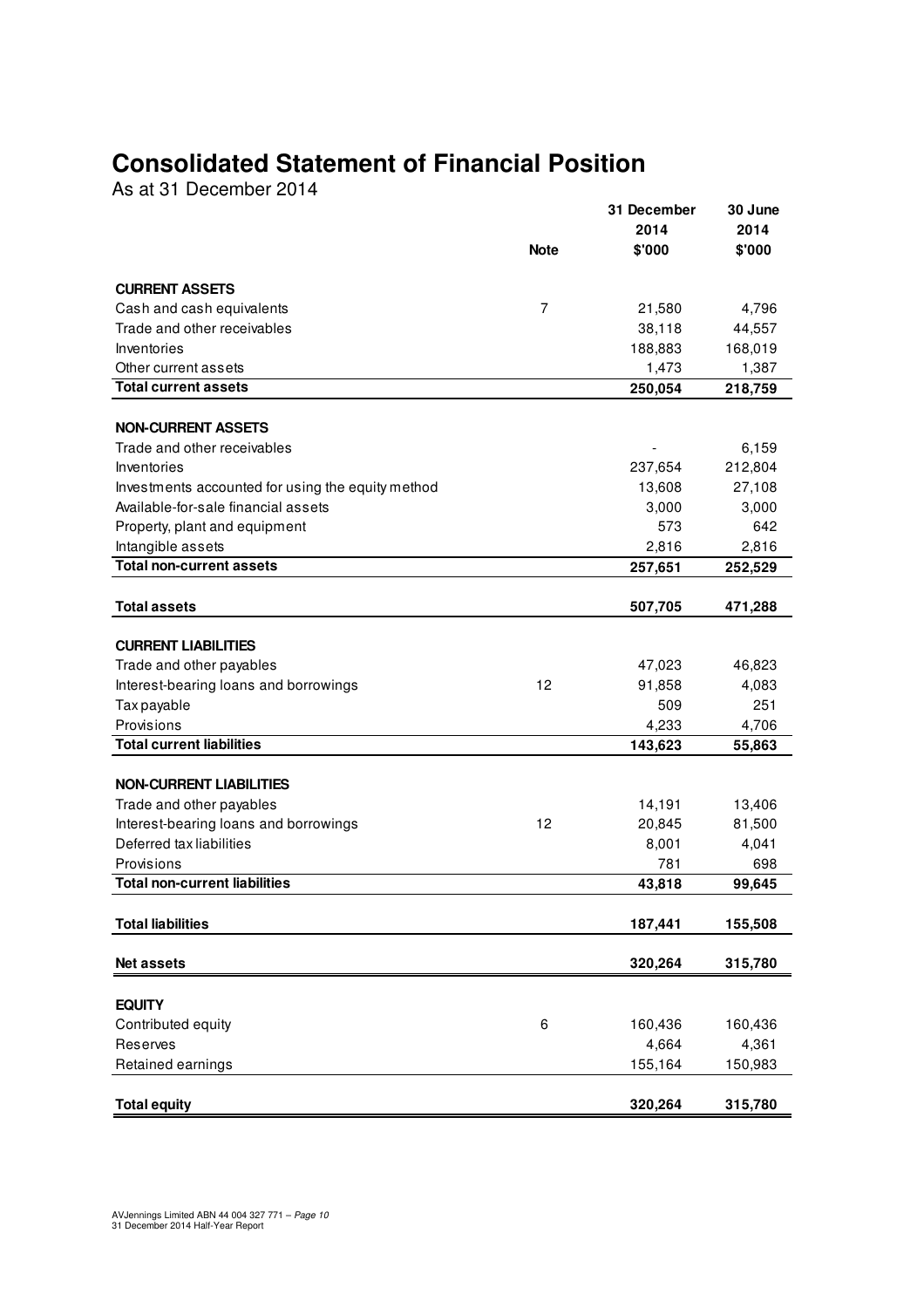## **Consolidated Statement of Changes in Equity**

For the half-year ended 31 December 2014

|                                                                                                         |                                        | <b>Attributable to equity</b><br>holders of the parent                |                                                               |                                | <b>Total equity</b> |
|---------------------------------------------------------------------------------------------------------|----------------------------------------|-----------------------------------------------------------------------|---------------------------------------------------------------|--------------------------------|---------------------|
| <b>Note</b>                                                                                             | Contributed<br><b>Equity</b><br>\$'000 | Foreign<br>Currency<br><b>Translation</b><br><b>Reserve</b><br>\$'000 | Share-<br>based<br><b>Payment</b><br><b>Reserve</b><br>\$'000 | Retained<br>earnings<br>\$'000 | \$'000              |
| At 1 July 2013                                                                                          | 160,960                                | 1,123                                                                 | 1,077                                                         | 132,201                        | 295,361             |
| Profit for the period<br>Other comprehensive income                                                     |                                        |                                                                       |                                                               | 8,353                          | 8,353               |
| for the period                                                                                          |                                        | 1,778                                                                 |                                                               |                                | 1,778               |
| Total comprehensive income<br>for the period<br>Transactions with owners in<br>their capacity as owners |                                        | 1,778                                                                 |                                                               | 8,353                          | 10,131              |
| - Treasury shares acquired<br>6(b)<br>- Share-based payment expense                                     | (524)                                  |                                                                       |                                                               |                                | (524)               |
| reversed (forfeited shares)                                                                             |                                        |                                                                       | (579)                                                         |                                | (579)               |
| - Share-based payment expense                                                                           |                                        |                                                                       | 312                                                           |                                | 312                 |
|                                                                                                         | 524)                                   | 1,778                                                                 | 267)                                                          | 8,353                          | 9,340               |
| At 31 December 2013                                                                                     | 160,436                                | 2,901                                                                 | 810                                                           | 140,554                        | 304,701             |
| At 1 July 2014                                                                                          | 160,436                                | 3,188                                                                 | 1,173                                                         | 150,983                        | 315,780             |
| Profit for the period                                                                                   |                                        |                                                                       |                                                               | 11,869                         | 11,869              |
| Other comprehensive income<br>for the period                                                            |                                        | 374                                                                   |                                                               |                                | 374                 |
| Total comprehensive income<br>for the period<br>Transactions with owners in                             |                                        | 374                                                                   |                                                               | 11,869                         | 12,243              |
| their capacity as owners<br>- Share-based payment expense<br>reversed (forfeited shares)                |                                        |                                                                       | (326)                                                         |                                | (326)               |
| - Share-based payment expense                                                                           |                                        |                                                                       | 255                                                           |                                | 255                 |
| Dividends paid<br>5                                                                                     |                                        |                                                                       |                                                               | 7,688)                         | 7,688)              |
|                                                                                                         |                                        | 374                                                                   | (71)                                                          | 4,181                          | 4,484               |
| At 31 December 2014                                                                                     | 160,436                                | 3,562                                                                 | 1,102                                                         | 155,164                        | 320,264             |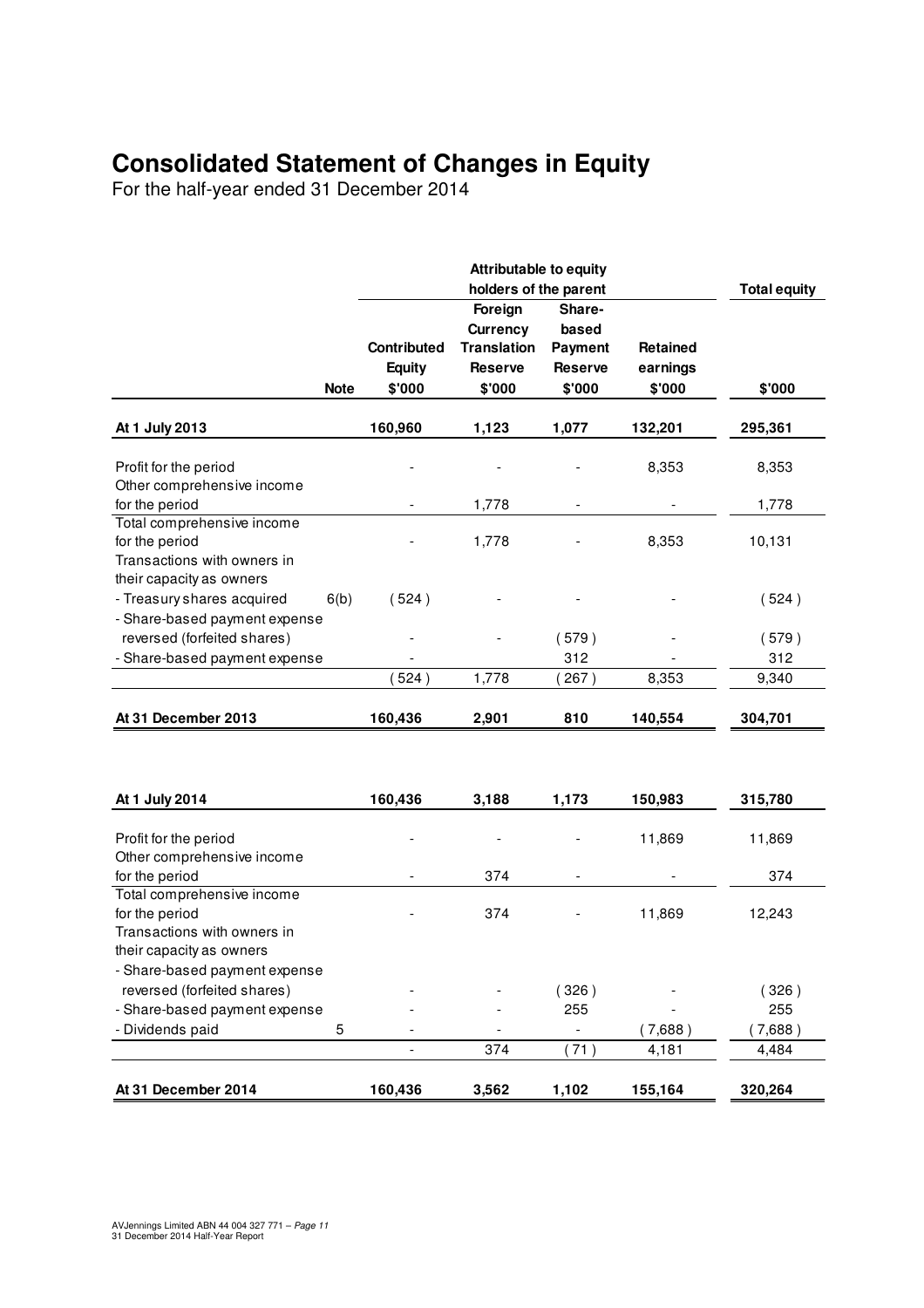## **Consolidated Statement of Cash Flows**

For the half-year ended 31 December 2014

|                                                               | <b>Note</b> | 6 months<br>31 December<br>2014<br>\$'000 | 6 months<br>31 December<br>2013<br>\$'000 |
|---------------------------------------------------------------|-------------|-------------------------------------------|-------------------------------------------|
| <b>CASH FLOWS FROM OPERATING ACTIVITIES</b>                   |             |                                           |                                           |
| Receipts from customers                                       |             | 142,733                                   | 110,009                                   |
| Payments to suppliers, land vendors and employees             |             | (155, 171)                                | (130, 881)                                |
| Interest paid                                                 |             | (4,984)                                   | (4,590)                                   |
| Income tax paid                                               |             | (627)                                     | (969)                                     |
| Net cash used in operating activities                         |             | (18,049)                                  | (26, 431)                                 |
|                                                               |             |                                           |                                           |
| <b>CASH FLOWS FROM INVESTING ACTIVITIES</b>                   |             |                                           |                                           |
| Proceeds from sale of property, plant and equipment           |             | 5                                         | 68                                        |
| Purchase of property, plant and equipment                     |             | (88)                                      | (47)                                      |
| Interest received                                             |             | 217                                       | 297                                       |
| Distribution received                                         |             | 15,000                                    |                                           |
| Net cash from investing activities                            |             | 15,134                                    | 318                                       |
| <b>CASH FLOWS FROM FINANCING ACTIVITIES</b>                   |             |                                           |                                           |
| Proceeds from borrowings                                      |             | 68,254                                    | 67,491                                    |
| Repayment of borrowings                                       |             | (41, 134)                                 | (45, 827)                                 |
| Payment for treasury shares                                   | 6(b)        |                                           | (524)                                     |
| Equity dividends paid                                         | 5           | (7,688)                                   |                                           |
| Net cash from financing activities                            |             | 19,432                                    | 21,140                                    |
| NET INCREASE/(DECREASE) IN CASH HELD                          |             | 16,517                                    | (4, 973)                                  |
| Cash and cash equivalents at beginning of period              |             | 4,796                                     | 11,649                                    |
| Effects of exchange rate changes on cash and cash equivalents |             | 267                                       | 576                                       |
| CASH AND CASH EQUIVALENTS AT END OF PERIOD                    | 7           | 21,580                                    | 7,252                                     |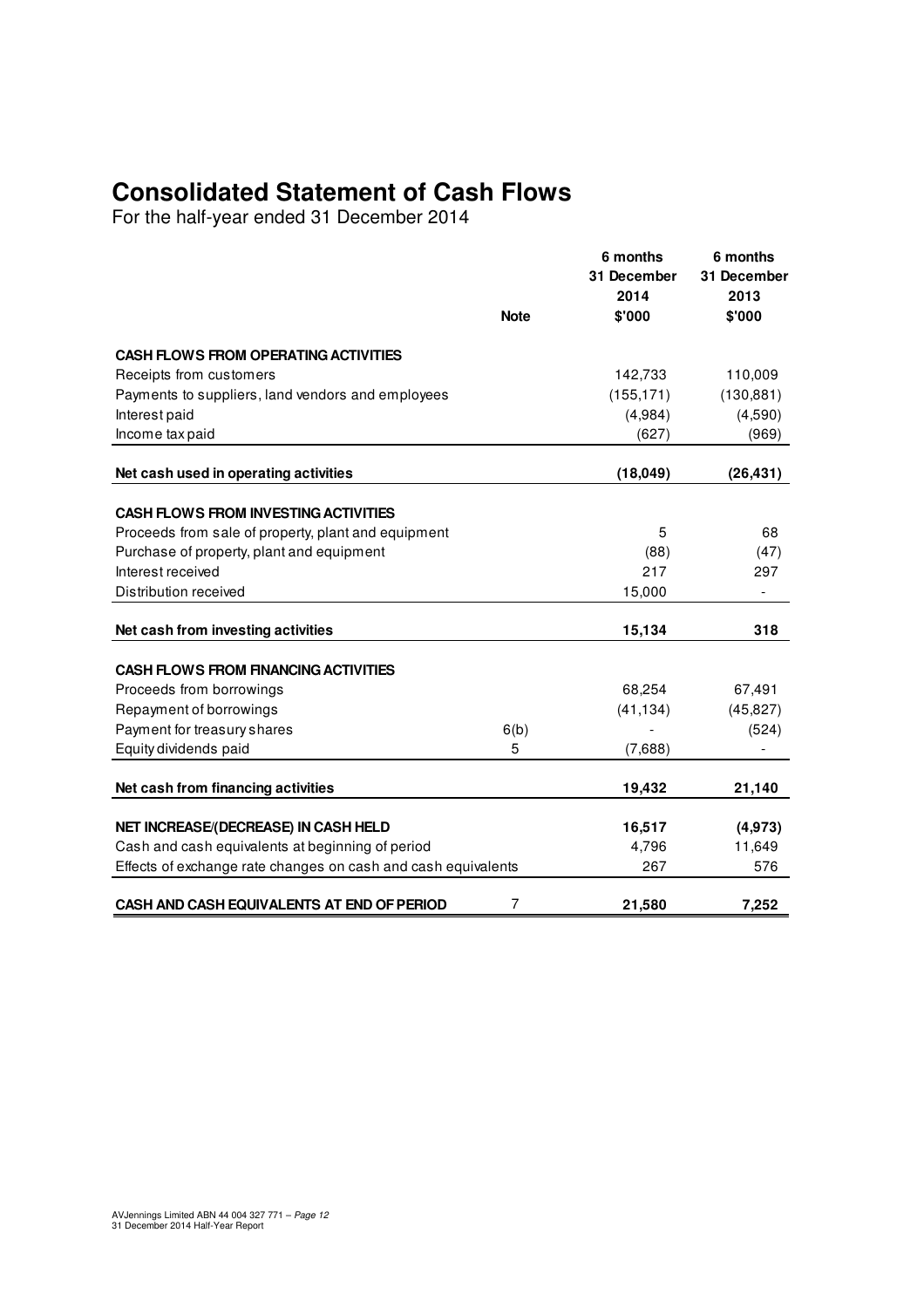For the half-year ended 31 December 2014

#### **1. CORPORATE INFORMATION**

The Consolidated Report of AVJennings Limited for the half-year ended 31 December 2014 was authorised for issue in accordance with a resolution of the Directors on 9 February 2015. The Company is incorporated in Australia and limited by shares, which are publicly traded on the Australian Securities Exchange and the Singapore Exchange through SGX Globalquote.

#### **2. BASIS OF PREPARATION AND ACCOUNTING POLICIES**

The half-year general purpose financial report has been prepared in accordance with the requirements of the Corporations Act 2001, AASB 134 Interim Financial Reporting and other mandatory professional requirements and the Company is a for profit entity.

It is recommended that this Report be read in conjunction with the Annual Report for the year ended 30 June 2014 and considered together with any public announcements made by AVJennings Limited during the half-year ended 31 December 2014 in accordance with the continuous disclosure obligations of the ASX listing rules.

This Report is presented in Australian Dollars and all values are rounded to the nearest thousand dollars (\$'000) unless otherwise stated. The accounting policies adopted are consistent with those of the previous financial year.

None of the new Standards and amendments to Standards that are mandatory for the first time for the financial year beginning 1 July 2014 affected any of the amounts recognised in the current year or any prior year and are not likely to affect future periods.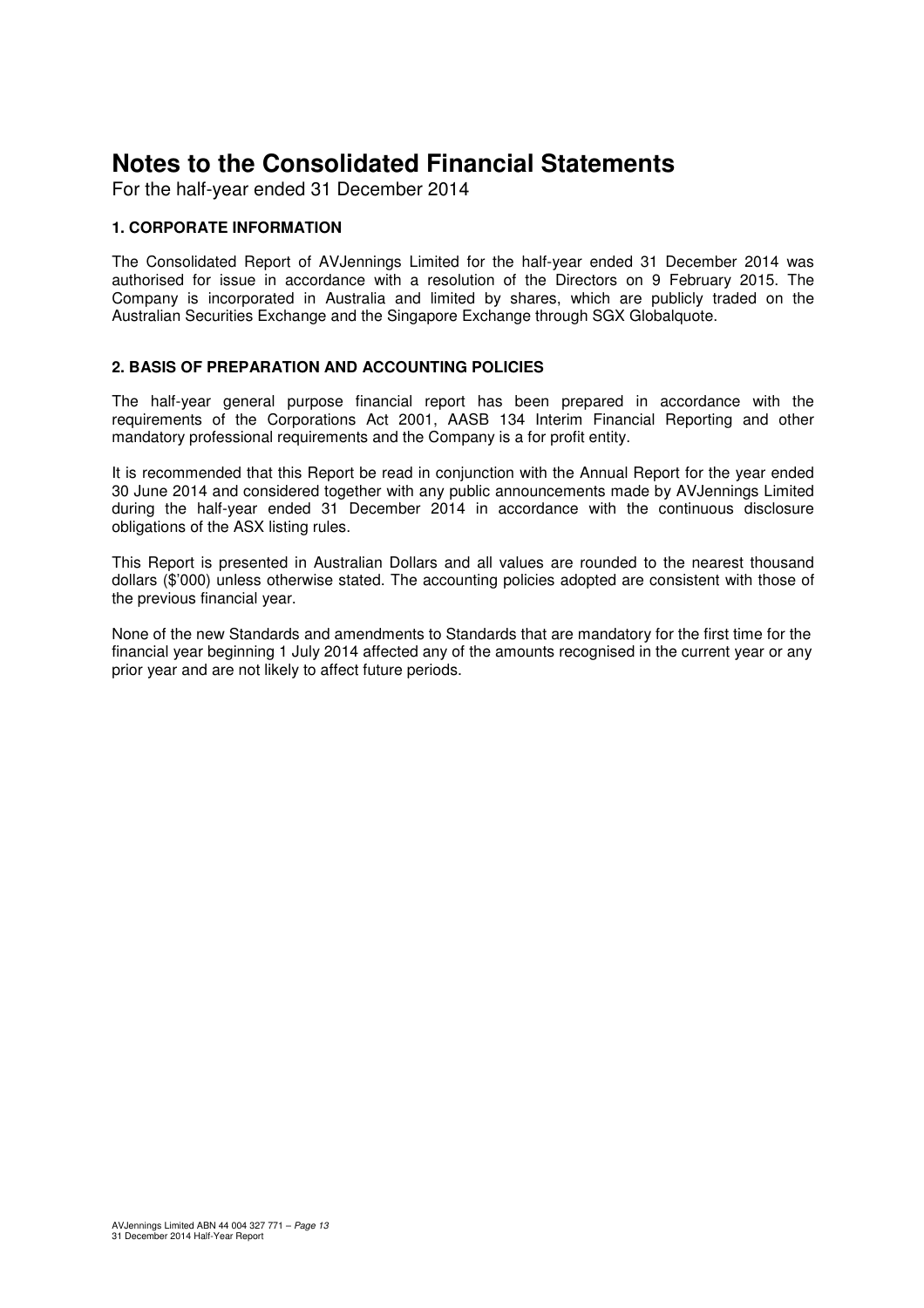For the half-year ended 31 December 2014

#### **3. REVENUES AND EXPENSES**

Profit from ordinary activities before income tax includes the following revenues and expenses:

|                                                                              | 6 months<br>31 December | 6 months<br>31 December |
|------------------------------------------------------------------------------|-------------------------|-------------------------|
|                                                                              | 2014<br>\$'000          | 2013<br>\$'000          |
| <b>Revenues</b>                                                              |                         |                         |
| Developments                                                                 | 112,154                 | 101,210                 |
| Interest revenue                                                             | 217                     | 297                     |
| Management fees                                                              | 4,874                   | 1,530                   |
| Royalty revenue                                                              |                         | 399                     |
| Sundry revenue                                                               | 1,276                   | 835                     |
| <b>Total revenues</b>                                                        | 118,521                 | 104,271                 |
| Cost of property developments sold                                           |                         |                         |
| Amortisation of finance costs capitalised to inventories                     | 4,348                   | 5,675                   |
| <b>Finance costs</b>                                                         |                         |                         |
| Bank loans and overdrafts                                                    | 4,984                   | 4,590                   |
| Less: Amount capitalised to inventories                                      | (4,767)                 | (4,294)                 |
| <b>Finance costs expensed</b>                                                | 217                     | 296                     |
|                                                                              |                         |                         |
| <b>Impairment of assets</b><br>Decrease in provision for loss on inventories | (3,720)                 | (5, 154)                |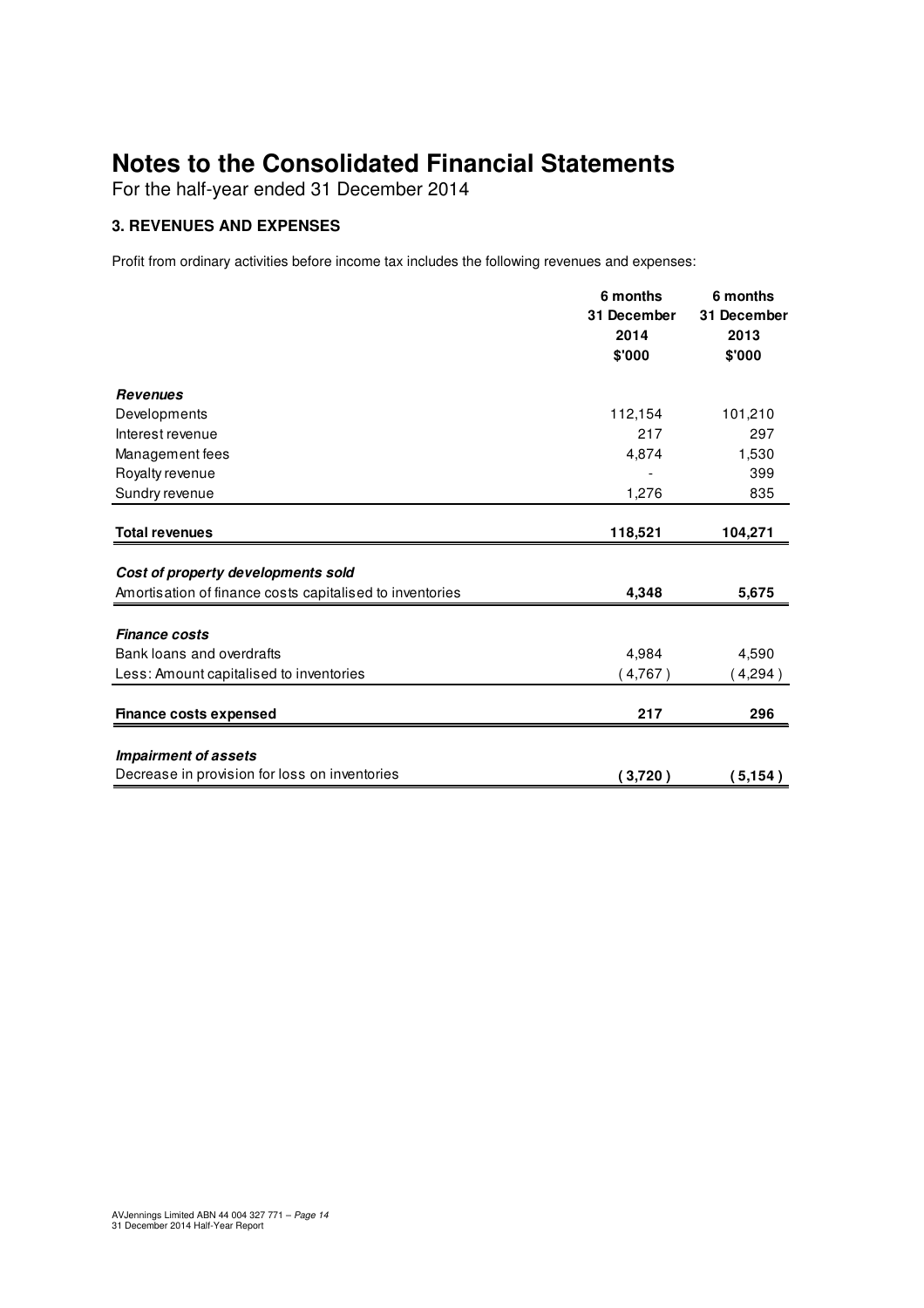For the half-year ended 31 December 2014

#### **4. INCOME TAX**

| <i>Income tax</i>                        | 6 months<br>31 December<br>2014<br>\$'000 | 6 months<br>31 December<br>2013<br>\$'000 |
|------------------------------------------|-------------------------------------------|-------------------------------------------|
| The major components of income tax are:  |                                           |                                           |
| Current income tax                       |                                           |                                           |
| Current income tax charge                | 1.025                                     | 974                                       |
| Deferred income tax                      |                                           |                                           |
| Current year temporary differences       | 3,911                                     | 2,934                                     |
| Adjustment for prior year                |                                           | 197                                       |
| Income tax reported in the Consolidated  |                                           |                                           |
| <b>Statement of Comprehensive Income</b> | 4.936                                     | 4,105                                     |

Numerical reconciliation between aggregate income tax recognised in the Consolidated Statement of Comprehensive Income and tax calculated per the statutory income tax rate:

|                                                       | 6 months    | 6 months    |  |
|-------------------------------------------------------|-------------|-------------|--|
|                                                       | 31 December | 31 December |  |
|                                                       | 2014        | 2013        |  |
|                                                       | \$'000      | \$'000      |  |
| Accounting profit before income tax                   | 16,805      | 12,458      |  |
| Tax at Australian income tax rate of 30% (2013 - 30%) | 5,041       | 3,737       |  |
| Adjustment for prior years                            |             | 197         |  |
| Equity accounted share of Joint Venture profits       | 450)        | 348)        |  |
| Other non-deductible items and variations             | 345         | 519         |  |
| Aggregate income tax                                  | 4,936       | 4,105       |  |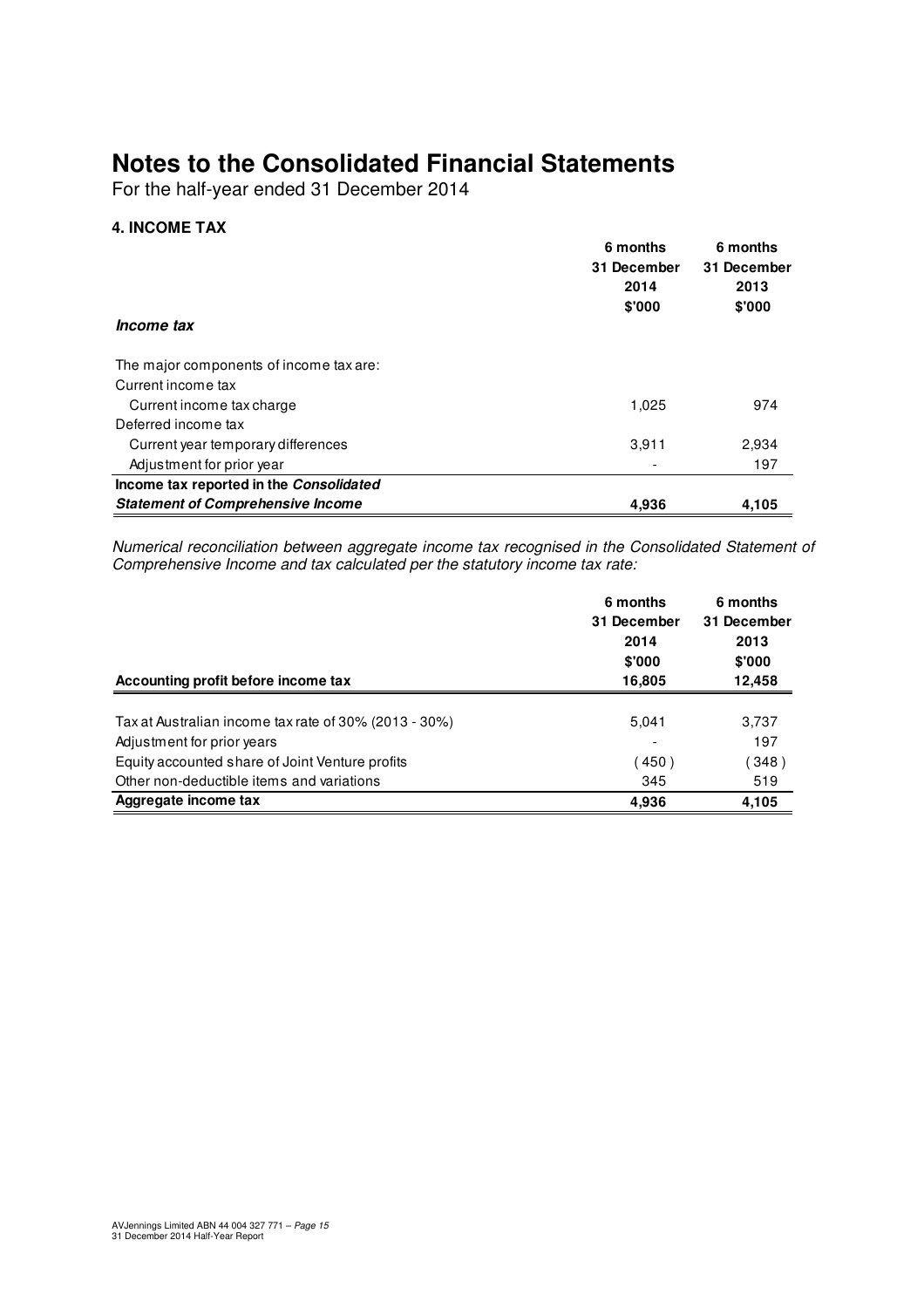For the half-year ended 31 December 2014

#### **5. DIVIDENDS**

|                                                          | 6 months<br>31 December<br>2014<br>\$'000 | 6 months<br>31 December<br>2013<br>\$'000 |
|----------------------------------------------------------|-------------------------------------------|-------------------------------------------|
| Dividends paid and recognised                            |                                           |                                           |
| 2014 final dividend of 2.0 cents per fully paid share,   |                                           |                                           |
| paid 18 September 2014. Fully franked @ 30% tax          | 7,688                                     |                                           |
| Total dividends paid                                     | 7,688                                     |                                           |
| <b>Dividends proposed</b>                                |                                           |                                           |
| 2015 interim dividend of 1.0 cents per fully paid share, |                                           |                                           |
| to be paid 8 April 2015. Fully franked @ 30% tax         | 3,844                                     |                                           |
| <b>Total dividends proposed</b>                          | 3.844                                     |                                           |

The Company's Dividend Reinvestment Plan remains suspended.

#### **6. CONTRIBUTED EQUITY**

|                                                                                   | 31 December<br>2014 | 30 June<br>2014 | 31 December<br>2014 | 30 June<br>2014 |
|-----------------------------------------------------------------------------------|---------------------|-----------------|---------------------|-----------------|
|                                                                                   | <b>Number</b>       | <b>Number</b>   | \$'000              | \$7000          |
| Ordinary shares                                                                   | 384,423,851         | 384,423,851     | 162,793             | 162,793         |
| Treasury shares                                                                   | (3,502,401)         | ( 4,221,605 )   | (2,357)             | (2,357)         |
| Share capital                                                                     | 380,921,450         | 380,202,246     | 160,436             | 160,436         |
| (a) Movement in ordinary share capital                                            | <b>Number</b>       | <b>Number</b>   | \$'000              | \$'000          |
| As at the beginning of the period                                                 | 384,423,851         | 384,423,851     | 162,793             | 162,793         |
| As at the end of the period                                                       | 384,423,851         | 384,423,851     | 162,793             | 162,793         |
| (b) Movement in treasury shares                                                   | <b>Number</b>       | <b>Number</b>   | \$'000              | \$'000          |
| As at the beginning of the year<br>Acquisition of shares by AVJ Deferred Employee | (4.221.605)         | (3,365,100)     | (2,357)             | (1,833)         |
| <b>Share Plan Trust</b>                                                           |                     | (856,505)       |                     | (524)           |
| Employee share scheme issue                                                       | 719,204             |                 |                     |                 |
| As at the end of the period                                                       | (3,502,401)         | (4,221,605)     | (2,357)             | (2,357)         |

Treasury shares are shares in AVJennings Limited that are held by the AVJ Deferred Employee Share Plan Trust for the purpose of issuing shares to Executives.

The original cost of the shares is treated as a reduction in share capital and the underlying shares identified separately as treasury shares.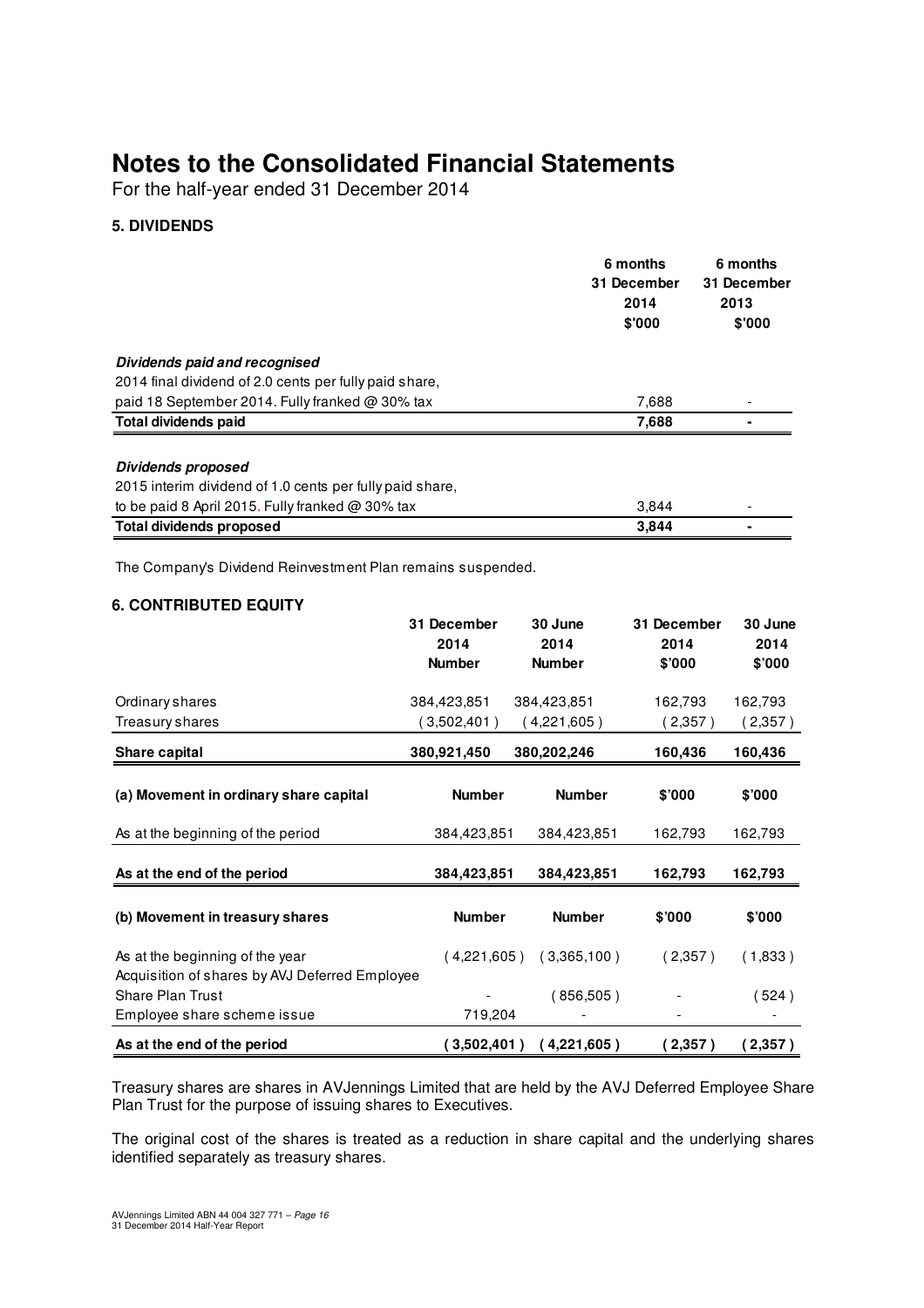For the half-year ended 31 December 2014

#### **7. CASH AND CASH EQUIVALENTS**

|                                                               | 31 December | 30 June |
|---------------------------------------------------------------|-------------|---------|
|                                                               | 2014        | 2014    |
|                                                               | \$'000      | \$'000  |
| <b>Reconciliation to Consolidated Statement of Cash Flows</b> |             |         |
| For the purposes of Consolidated Statement of Cash Flows,     |             |         |
| cash and cash equivalents comprise the following:             |             |         |
| Cash at bank and in hand                                      | 21.580      | 4.796   |

#### **8. OPERATING SEGMENTS**

#### **Identification of reportable segments**

The Consolidated Entity has identified its operating segments based on the internal reports that are reviewed and used by the chief operating decision makers in assessing performance and in determining the allocation of resources.

The operating segments are identified by management based on the jurisdictions in which the Consolidated Entity sells its products and services. Discrete financial information about each of these operating businesses is reported on a monthly basis.

#### **Types of products and services**

The Consolidated Entity operates primarily in residential development.

#### **Accounting policies**

The accounting policies used in reporting segments are the same as those contained in the Financial Report.

#### **Operating segments**

#### Jurisdictions:

This includes activities relating to Land Development, Integrated Housing and Apartments Development.

#### Other:

This includes numerous low value items, amongst the most significant of which are interest and royalty revenue, and certain sales commissions.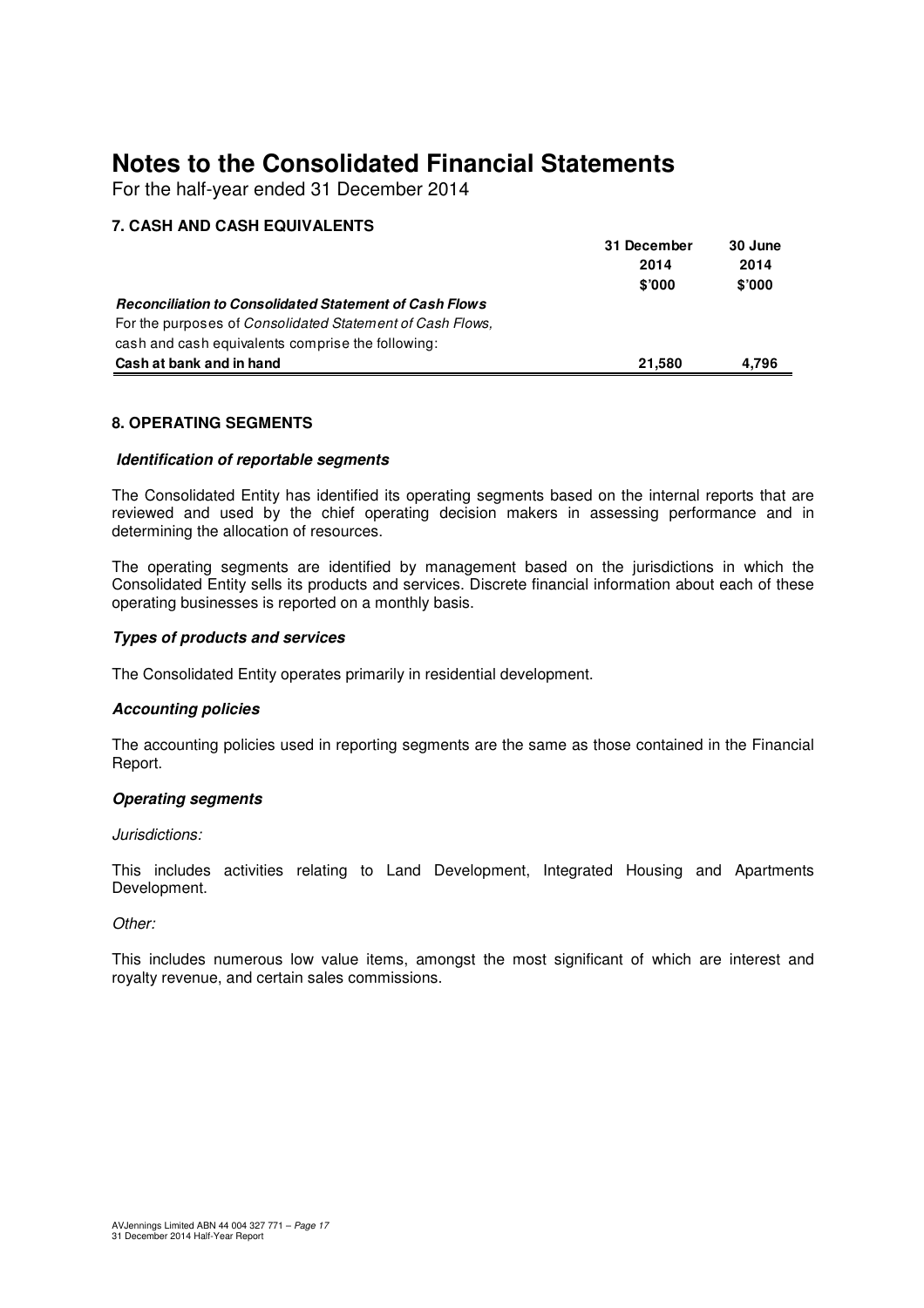For the half-year ended 31 December 2014

#### **8. OPERATING SEGMENTS (continued)**

The following table presents the revenues and results information regarding operating segments for the half-year ended 31 December 2014:

|                                | <b>NSW</b>  |        | <b>VIC</b>               |                          | QLD         |                          | <b>SA</b>                |                          | <b>NZ</b>                |                          | Other       |        | <b>Total</b> |          |
|--------------------------------|-------------|--------|--------------------------|--------------------------|-------------|--------------------------|--------------------------|--------------------------|--------------------------|--------------------------|-------------|--------|--------------|----------|
| <b>Operating segments</b>      | 31 December |        | 31 December              |                          | 31 December |                          | 31 December              |                          | 31 December              |                          | 31 December |        | 31 December  |          |
|                                | 2014        | 2013   | 2014                     | 2013                     | 2014        | 2013                     | 2014                     | 2013                     | 2014                     | 2013                     | 2014        | 2013   | 2014         | 2013     |
|                                | \$'000      | \$'000 | \$'000                   | \$'000                   | \$'000      | \$'000                   | \$'000                   | \$'000                   | \$'000                   | \$'000                   | \$'000      | \$'000 | \$'000       | \$'000   |
|                                |             |        |                          |                          |             |                          |                          |                          |                          |                          |             |        |              |          |
| <b>Revenues</b>                |             |        |                          |                          |             |                          |                          |                          |                          |                          |             |        |              |          |
| <b>External sales</b>          | 22,521      | 27,684 | 21,958                   | 29,538                   | 49,294      | 33,638                   | 17,677                   | 10,144                   | 704                      | 206                      |             | $\sim$ | 112,154      | 101,210  |
| Management fees                | 4,758       | 1,409  | $\overline{\phantom{a}}$ |                          |             |                          | 45                       | 73                       | 71                       | 48                       |             | $\sim$ | 4.874        | 1,530    |
| Other revenue                  |             | ۰      | $\sim$                   | $\overline{\phantom{a}}$ | ٠           | $\overline{\phantom{a}}$ |                          | $\blacksquare$           | $\sim$                   | $\sim$                   | 1,493       | 1,531  | 1,493        | 1,531    |
| <b>Total segment revenues</b>  | 27,279      | 29,093 | 21,958                   | 29,538                   | 49,294      | 33,638                   | 17,722                   | 10,217                   | 775                      | 254                      | 1,493       | 1,531  | 118,521      | 104,271  |
|                                |             |        |                          |                          |             |                          |                          |                          |                          |                          |             |        |              |          |
| <b>Results</b>                 |             |        |                          |                          |             |                          |                          |                          |                          |                          |             |        |              |          |
| Segment results *              | 8,782       | 4,429  | 1,361                    | 5,016                    | 6,306       | 2,170                    | 3,483                    | 821                      | 125                      | (230)                    | 117         | 447    | 20,174       | 12,653   |
| Movement in provision for loss |             |        |                          |                          |             |                          |                          |                          |                          |                          |             |        |              |          |
| on inventories                 | 3,720       | 2,928  | $\overline{\phantom{a}}$ | (182)                    | ٠           | 2,542                    | $\overline{\phantom{a}}$ | (134)                    | $\overline{\phantom{a}}$ | $\overline{\phantom{a}}$ |             | $\sim$ | 3,720        | 5,154    |
| Other income                   |             | ۰      |                          |                          |             |                          |                          | $\sim$                   |                          | $\overline{\phantom{a}}$ | 1,493       | 1,531  | 1,493        | 1,531    |
| Unallocated depreciation and   |             |        |                          |                          |             |                          |                          |                          |                          |                          |             |        |              |          |
| amortisation                   |             |        |                          |                          |             |                          |                          |                          |                          |                          |             |        | (149)        | (176)    |
| Unallocated expenses           |             | ۰      |                          |                          |             |                          |                          | $\overline{\phantom{a}}$ |                          | $\overline{\phantom{a}}$ |             | $\sim$ | (8,216)      | (6, 408) |
| Unallocated interest expense   |             | ٠      |                          | $\overline{\phantom{a}}$ |             |                          |                          | $\overline{\phantom{a}}$ |                          | $\overline{a}$           |             | $\sim$ | (217)        | (296)    |
| Profit before tax              |             |        |                          |                          |             |                          |                          |                          |                          |                          |             |        | 16,805       | 12,458   |
| Income tax                     |             |        |                          |                          |             |                          |                          |                          |                          |                          |             |        | (4,936)      | (4, 105) |
| Net profit                     |             |        |                          |                          |             |                          |                          |                          |                          |                          |             |        | 11,869       | 8,353    |

**\*** Segment results include utilisation of provision for write-down of inventories of \$7,116,000 (31 December 2013: \$6,871,000)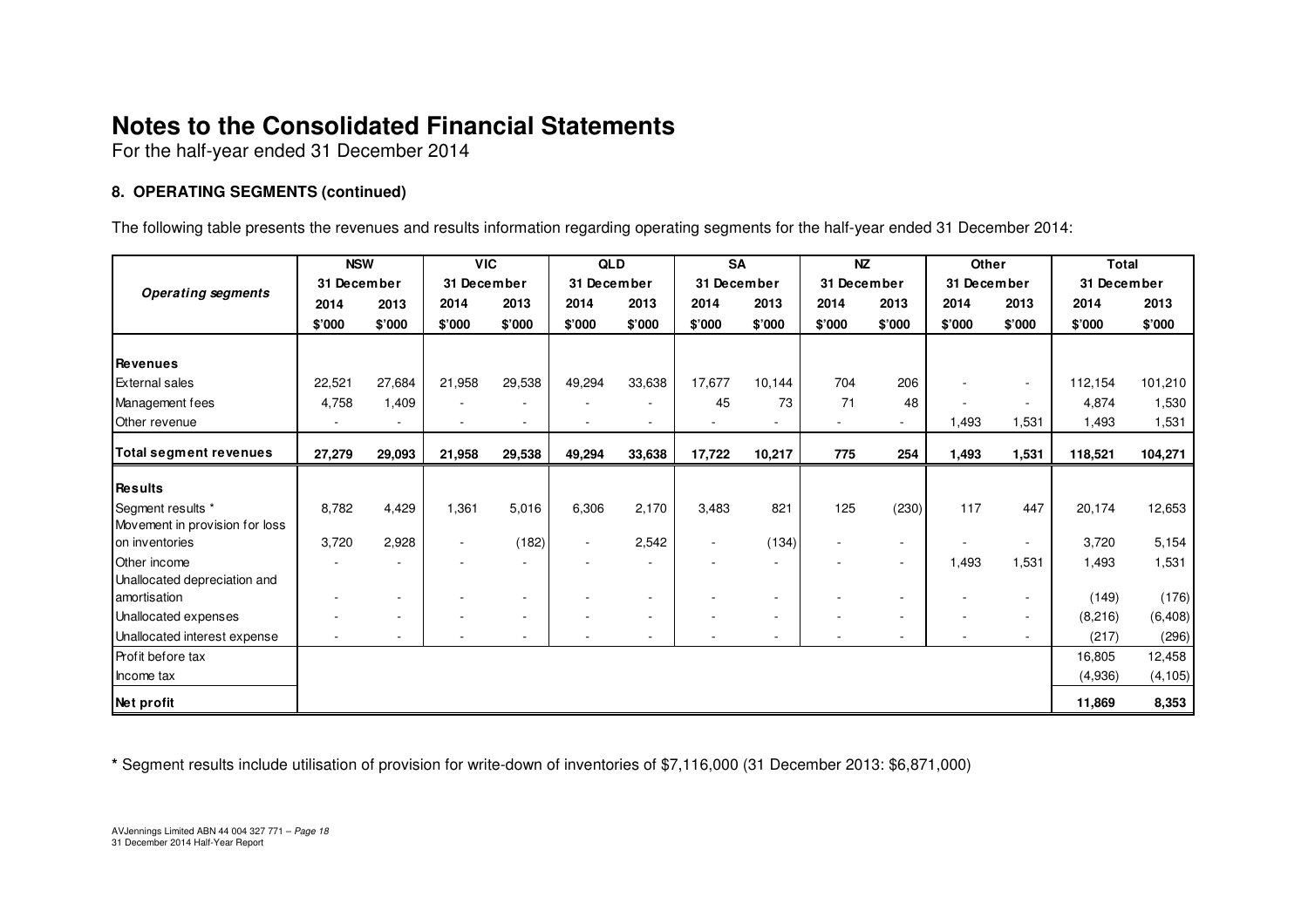For the half-year ended 31 December 2014

#### **8. OPERATING SEGMENTS (continued)**

The following table presents the assets and liabilities information regarding operating segments as at 31 December 2014:

| <b>Operating</b><br>Segment           | <b>NSW</b>               |                          | <b>VIC</b>               |                          | <b>QLD</b>               |                          | <b>SA</b>                |                          | <b>NZ</b>                |                          | Other                    |                          | Total                    |                          |
|---------------------------------------|--------------------------|--------------------------|--------------------------|--------------------------|--------------------------|--------------------------|--------------------------|--------------------------|--------------------------|--------------------------|--------------------------|--------------------------|--------------------------|--------------------------|
|                                       | 31 Dec<br>2014<br>\$'000 | 30 Jun<br>2014<br>\$'000 | 31 Dec<br>2014<br>\$'000 | 30 Jun<br>2014<br>\$'000 | 31 Dec<br>2014<br>\$'000 | 30 Jun<br>2014<br>\$'000 | 31 Dec<br>2014<br>\$'000 | 30 Jun<br>2014<br>\$'000 | 31 Dec<br>2014<br>\$'000 | 30 Jun<br>2014<br>\$'000 | 31 Dec<br>2014<br>\$'000 | 30 Jun<br>2014<br>\$'000 | 31 Dec<br>2014<br>\$'000 | 30 Jun<br>2014<br>\$'000 |
| <b>Assets</b><br>Segment<br>assets    | 140,774                  | 129,041                  | 91,719                   | 94,697                   | 98,255                   | 103,208                  | 103,383                  | 70,196                   | 43,153                   | 59,830                   | 30,421                   | 14,316                   | 507,705                  | 471,288                  |
| Total assets                          | 140,774                  | 129,041                  | 91,719                   | 94,697                   | 98,255                   | 103,208                  | 103,383                  | 70,196                   | 43,153                   | 59,830                   | 30,421                   | 14,316                   | 507,705                  | 471,288                  |
| Liabilities<br>Segment<br>liabilities | 23,343                   | 6,850                    | 5,026                    | 6,520                    | 5,961                    | 5,873                    | 36,170                   | 16,760                   | 25,879                   | 33,629                   | 91,062                   | 85,876                   | 187,441                  | 155,508                  |
| Total<br>liabilities                  | 23,343                   | 6,850                    | 5,026                    | 6,520                    | 5,961                    | 5,873                    | 36,170                   | 16,760                   | 25,879                   | 33,629                   | 91,062                   | 85,876                   | 187,441                  | 155,508                  |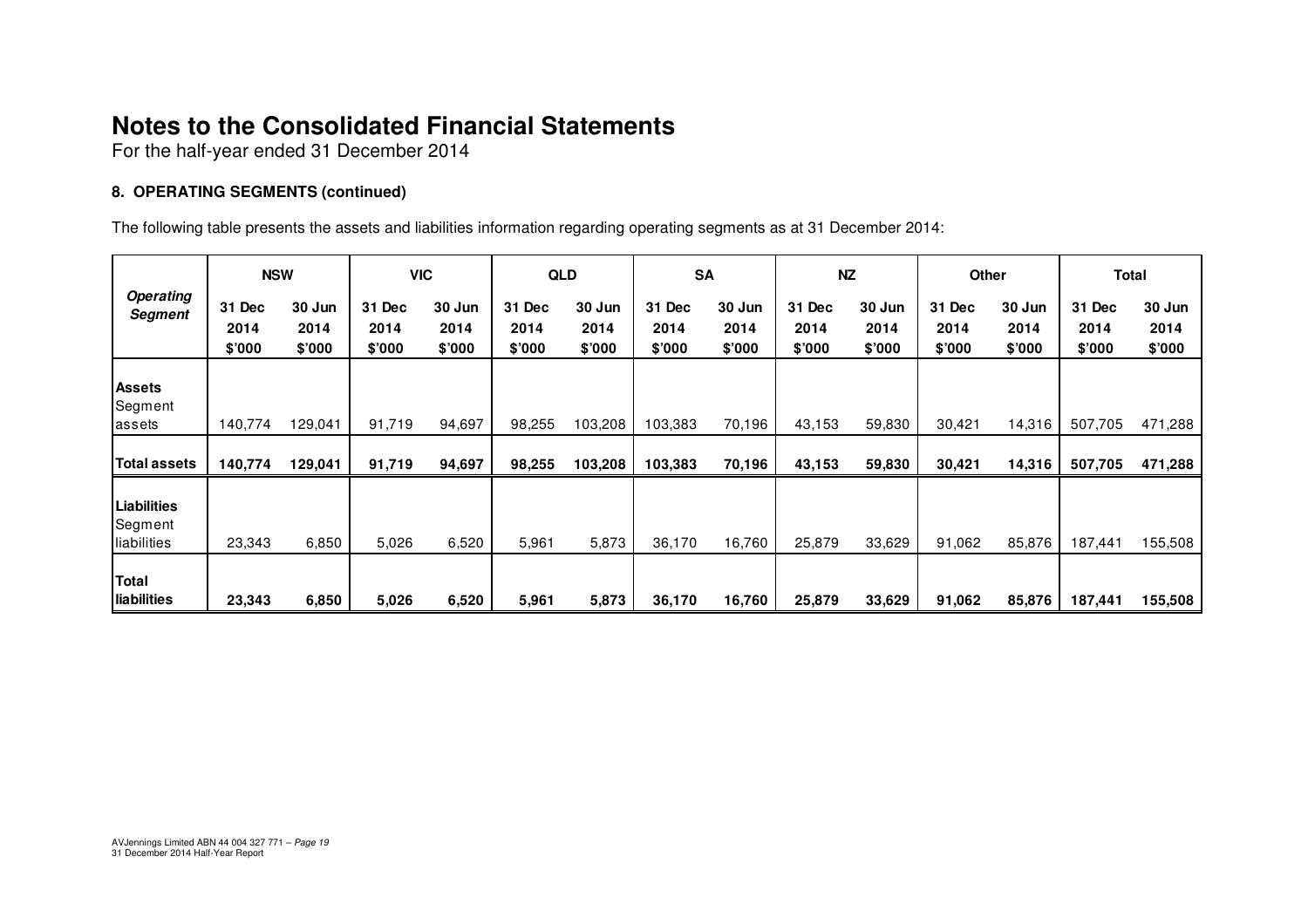For the half-year ended 31 December 2014

#### **9. NET TANGIBLE ASSET BACKING**

|                                                                | 31 December<br>2014<br>cents | 30 June<br>2014<br>cents |
|----------------------------------------------------------------|------------------------------|--------------------------|
| Net Tangible Asset backing (NTA) - cents per ordinary security | 83.3                         | 82.3                     |

Ordinary shares used in the calculation of NTA as at 31 December 2014 were 380,921,450 (30 June 2014: 380,202,246). Refer to note 6 for details.

#### **10. INTEREST IN JOINT OPERATIONS**

The Consolidated Entity's interest in the profits and losses of Joint Operations is included in the Consolidated Statement of Comprehensive Income under the following classifications:

|                                    | 6 months<br>31 December<br>2014<br>\$'000 | 6 months<br>31 December<br>2013<br>\$'000 |
|------------------------------------|-------------------------------------------|-------------------------------------------|
| Revenues                           | 2,319                                     | 6,015                                     |
| Cost of property developments sold | (1,663)                                   | (4,078)                                   |
| Other expenses                     | (481)                                     | 723)                                      |
| Profit before income tax           | 175                                       | 1,214                                     |
| Income tax                         | 53)                                       | 364)                                      |
| Net profit for the period          | 122                                       | 850                                       |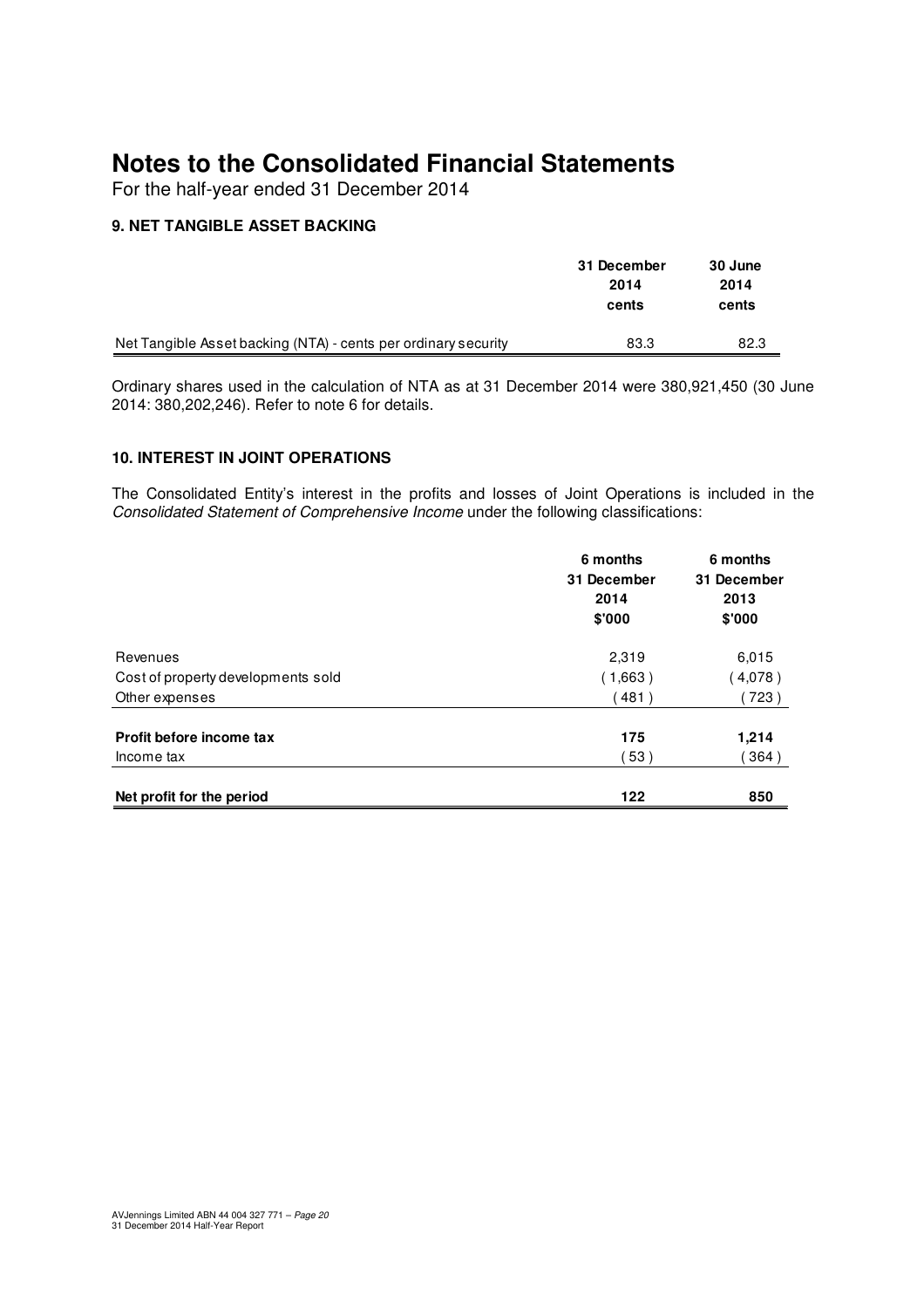For the half-year ended 31 December 2014

#### **11. INVESTMENTS ACCOUNTED FOR USING THE EQUITY METHOD**

The interests in an associate or a joint venture entity are accounted for using the equity method of accounting and are carried at cost. Under the equity method, the consolidated entity's share of the results of the associate or the joint venture entity is recognised in the Consolidated Statement of Comprehensive Income, and the share of movements in reserves is recognised in the Consolidated Statement of Financial Position. The information is set out below:

| <b>Equity accounted</b><br><b>Associates &amp; Joint Ventures</b> |      | Interest held | Share of net profit/(loss)                      |          |  |
|-------------------------------------------------------------------|------|---------------|-------------------------------------------------|----------|--|
|                                                                   |      |               | 6 months                                        | 6 months |  |
|                                                                   |      |               | 31 December 31 December 31 December 31 December |          |  |
|                                                                   | 2014 | 2013          | 2014                                            | 2013     |  |
|                                                                   |      |               | \$'000                                          | \$'000   |  |
| Epping                                                            | 10%  | 10%           | (1)                                             |          |  |
| Eastwood                                                          | 50%  | 50%           | 1,496                                           | 1,167    |  |
| Woodville                                                         | 50%  | 50%           | 6                                               | (6)      |  |
| <b>Profit after tax</b>                                           |      |               | 1,501                                           | 1,161    |  |

#### **12. INTEREST-BEARING LOANS AND BORROWINGS**

Fair values of interest-bearing loans and borrowings are determined by using the DCF method with a discount rate that reflects the issuer's borrowing rate as at the end of the reporting period.

Interest-bearing loans and borrowings are classified as level 2 financial instruments. The carrying value represents the approximate fair value at reporting date.

The Consolidated Entity remains compliant with all lending covenants.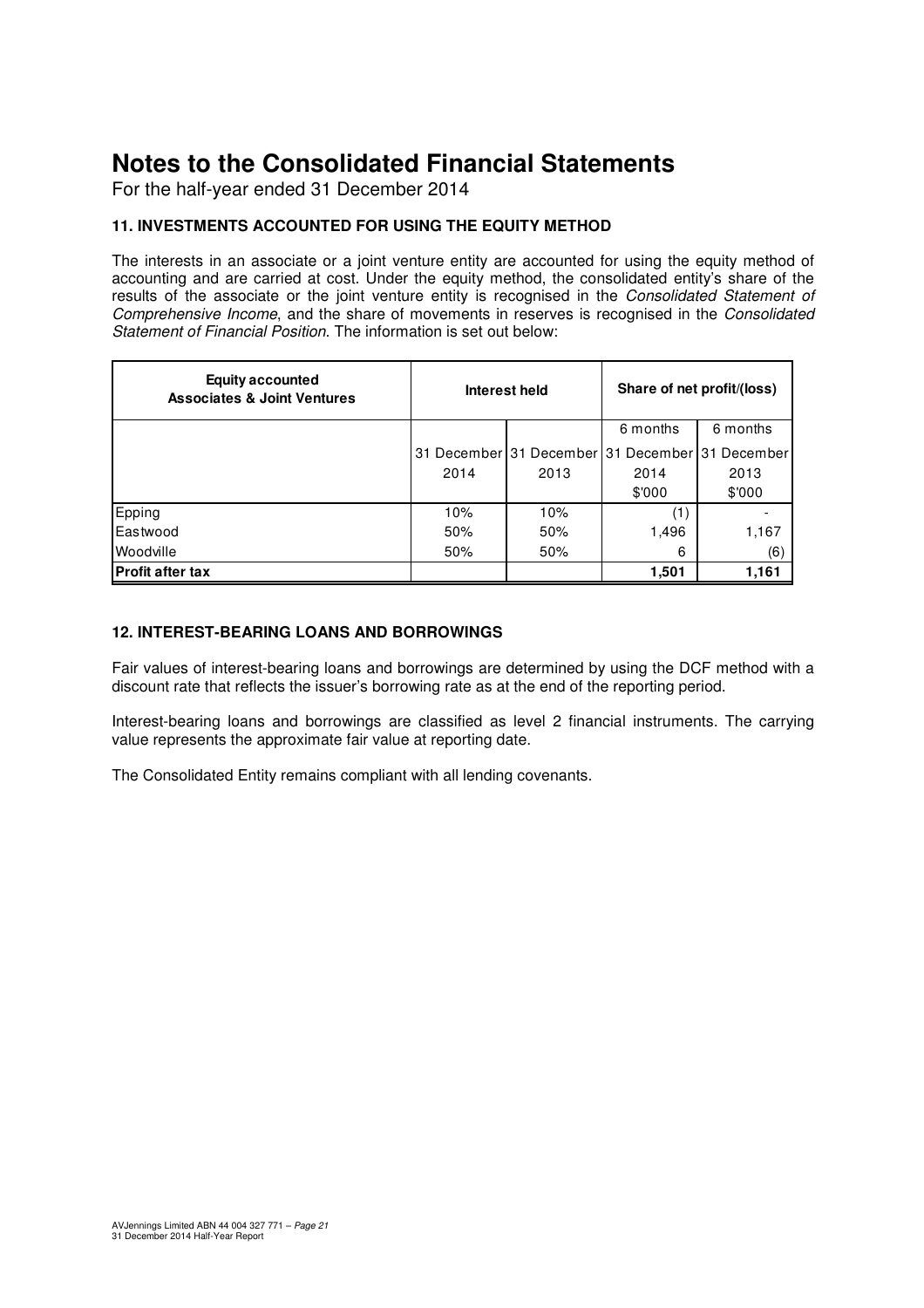For the half-year ended 31 December 2014

#### **13. CONTINGENCIES**

#### **Secured**

#### **Performance guarantees**

Contingent liabilities in respect of certain performance guarantees, granted by the Consolidated Entity's bankers in the normal course of business to unrelated parties, at 31 December 2014, amounted to \$8,781,000 (30 June 2014: \$7,445,000). No material liability is expected to arise.

#### **Financial guarantees**

Financial guarantees granted by the Consolidated Entity's bankers to unrelated parties in the normal course of business at 31 December 2014, amounted to \$867,000 (30 June 2014: \$8,367,000). No material liability is expected to arise.

#### **Unsecured**

#### **Contract performance bond facility**

The Parent Entity has entered into a Deed of Indemnity with various controlled entities to indemnify the obligation of those entities in relation to the Contract performance bond facility. Contingent liabilities in respect of certain performance bonds, granted by the Consolidated Entity's financiers, in the normal course of business as at 31 December 2014, amounted to \$15,915,000 (30 June 2014: \$12,140,000). No material liability is expected to arise.

#### **14. SIGNIFICANT EVENTS AFTER THE BALANCE SHEET DATE**

No matter or circumstance has arisen since 31 December 2014 that has significantly affected, or may significantly affect:

- a) the Consolidated Entity's operations in future financial years; or
- b) the results of those operations in future financial years; or
- c) the Consolidated Entity's state of affairs in future financial years.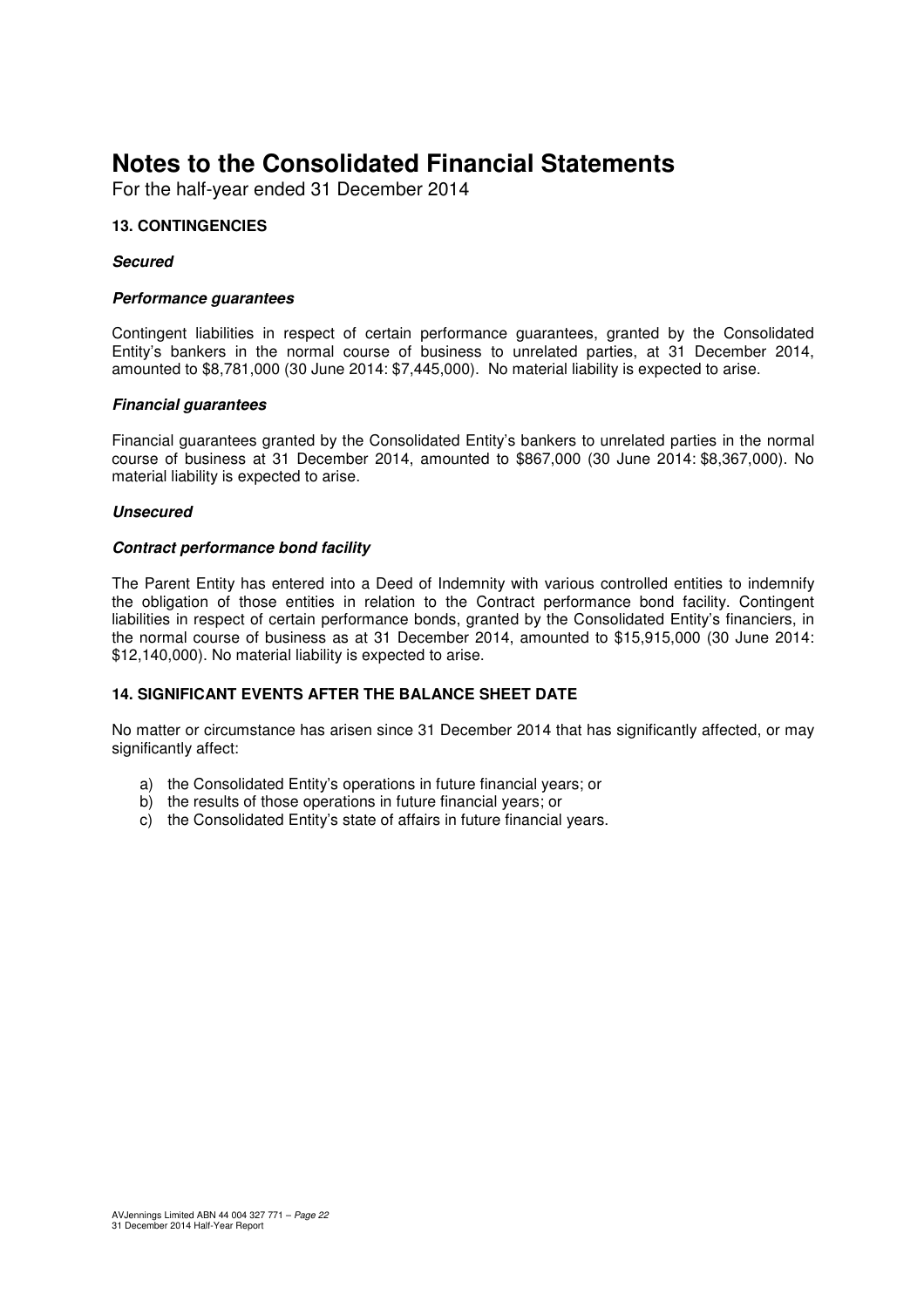

## Directors' Declaration

For the half-year ended 31 December 2014

In accordance with a resolution of the Directors of AVJennings Limited, we state that:

In the opinion of the Directors:

- a) The Financial Statements and notes of the Consolidated Entity are in accordance with the Corporations Act 2001, including:
	- (i) giving a true and fair view of the financial position as at 31 December 2014 and of the performance for the half-year ended on that date; and
	- (ii) complying with Australian Accounting Standards and the Corporations Regulations  $2001$ ; and
- b) There are reasonable grounds to believe that the Consolidated Entity will be able to pay its debts as and when they become due and payable.

On behalf of the Board.

Peter Summers **Director** 

9 February 2015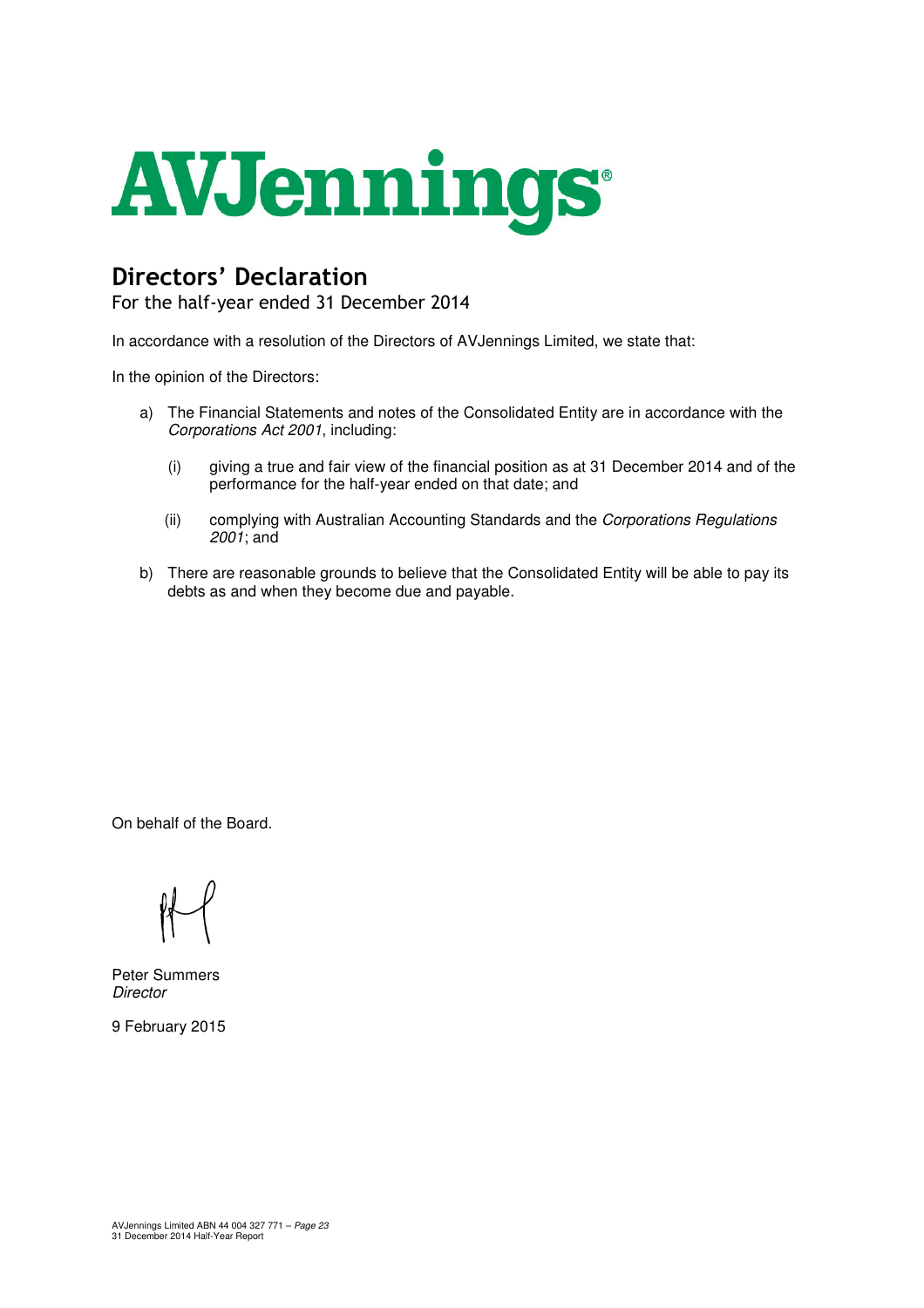

Ernst & Young 680 George Street Sydney NSW 2000 Australia GPO Box 2646 Sydney NSW 2001

Tel: +61 2 9248 5555 Fax: +61 2 9248 5959 ey.com/au

To the members of AVJennings Limited

## **Report on the Half-Year Financial Report**

We have reviewed the accompanying half-year financial report of AVJennings Limited, which comprises the statement of financial position as at 31 December 2014, the statement of comprehensive income, statement of changes in equity and statement of cash flows for the half-year ended on that date, notes comprising a summary of significant accounting policies and other explanatory information, and the directors' declaration of the consolidated entity comprising the company and the entities it controlled at the period end or from time to time during the half-year.

#### Directors' Responsibility for the Half-Year Financial Report

The directors of the company are responsible for the preparation of the half-year financial report that gives a true and fair view in accordance with Australian Accounting Standards and the *Corporations Act 2001* and for such internal controls as the directors determine are necessary to enable the preparation of the half-year financial report that is free from material misstatement, whether due to fraud or error.

#### Auditor's Responsibility

Our responsibility is to express a conclusion on the half-year financial report based on our review. We conducted our review in accordance with Auditing Standard on Review Engagements ASRE 2410 *Review of Interim and Other Financial Reports Performed by the Independent Auditor of the Entity*, in order to state whether, on the basis of the procedures described, we have become aware of any matter that makes us believe that the financial report is not in accordance with the *Corporations Act 2001* including: giving a true and fair view of the consolidated entity's financial position as at 31 December 2014 and its performance for the half-year ended on that date; and complying with Accounting Standard AASB 134 *Interim Financial Reporting* and the *Corporations Regulations 2001* . As the auditor of AVJennings Limited and the entities it controlled during the half-year, ASRE 2410 requires that we comply with the ethical requirements relevant to the audit of the annual financial report.

A review of a half-year financial report consists of making enquiries, primarily of persons responsible for financial and accounting matters, and applying analytical and other review procedures. A review is substantially less in scope than an audit conducted in accordance with Australian Auditing Standards and consequently does not enable us to obtain assurance that we would become aware of all significant matters that might be identified in an audit. Accordingly, we do not express an audit opinion.

#### Independence

In conducting our review, we have complied with the independence requirements of the *Corporations Act 2001*. We have given to the directors of the company a written Auditor's Independence Declaration, a copy of which is included in the Directors' Report.